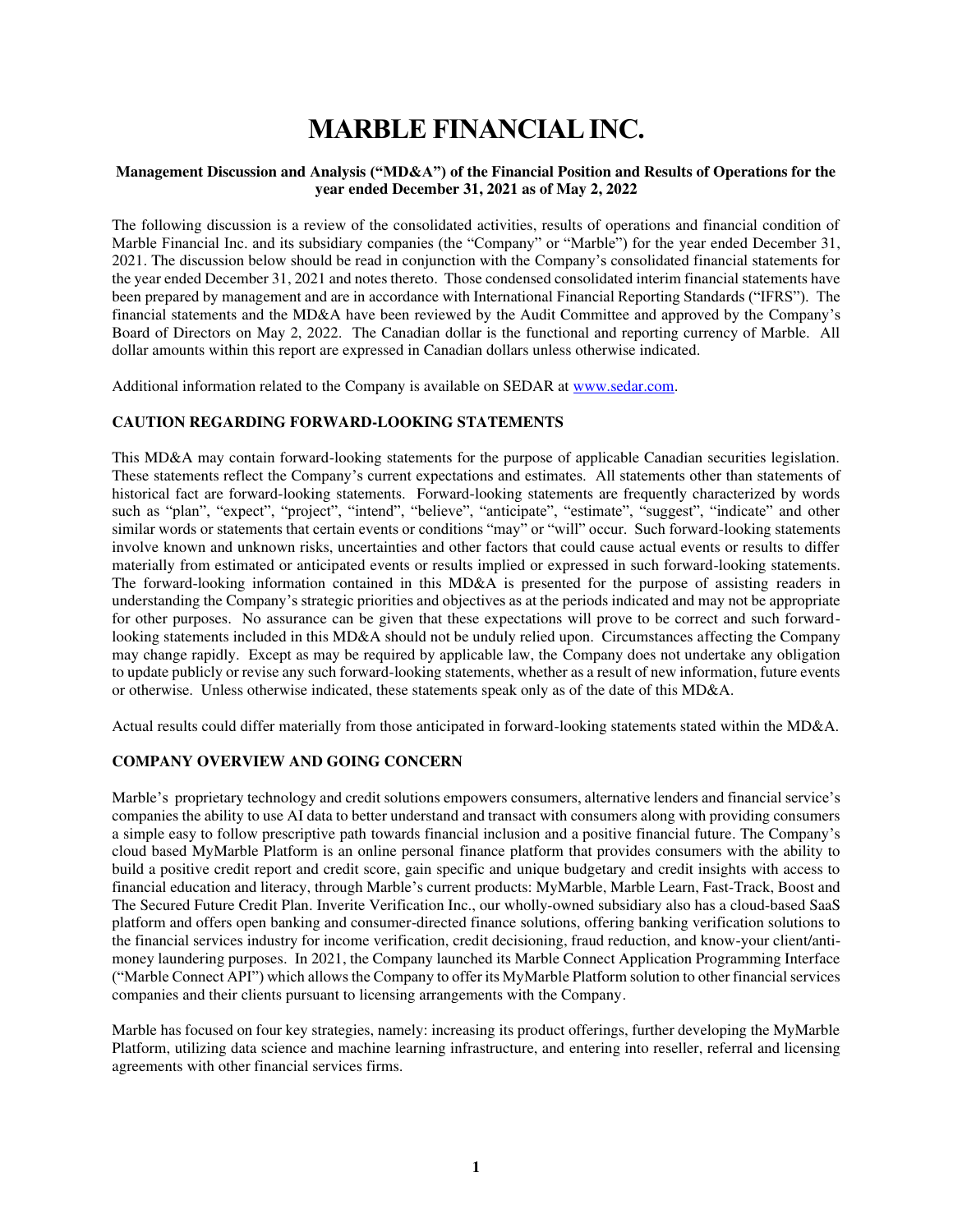MyMarble is a proprietary artificial intelligence software that employs rigorous scientific, mathematical credit weight algorithms, analyzing an individual's credit data, financial information, and behavioral patterns to identify where the greatest positive impact can be achieved on a specific credit file. The software assesses an electronic version of the consumer's credit report and furnishes specific recommendations to improve credit scores to achieve the desired score needed for credit approval and wellness. The Company offers several subscription models including freemium and premium levels.

Marble Learn combines expert-curated educational content and skill testing quizzes to give Canadians the power to have both a foundation in crucial financial knowledge and the empowerment to effectively utilize Marble's personal finance and credit rebuilding platform. Marble Learn users will benefit from over 30 different courses across three core financial foundations, credit, budget, and debt management.

Marble's Fast-Track credit acceleration product caters to individuals whose poor credit rating makes it difficult to access traditional sources of financing through banks, credit unions and trusts companies due to an insolvency event. Fast-Track focuses, specifically, on customers who have completed a government regulated debt settlement process by filing a consumer proposal ("Consumer Proposal") through a Licensed Insolvency Trustee ("LIT") to settle their debt obligations and are interested in a proactive credit rebuilding strategy in order to return to an industry standard credit score on their credit report. 

The Secured Future Credit Plan is a combined savings program and credit-building tool that is made available to Marble's customers. The Company offers Jenson Graf Risk Management Inc.'s ("Jenson's") GIC Savings Loan product on its MyMarble Platform and utilizes Marble's application flow, Inverite adjudication, and provides the opportunity to Jenson to approve or decline on the Affiliate portal. Post funding, the Affiliate portal provides insights to Jenson. By utilizing this product, it provides underserved and credit-constrained consumers with the opportunity to obtain a new trade line structured as a secured loan, with each payment made by the consumer reported to the credit bureaus to help build credit. By making monthly payments, consumers are contributing towards building their credit and establishing a savings account for future use. The Company will receive a referral fee from Jenson for each application processed. No loan funding is provided by the Company to clients.

Inverite Verification Inc. ("Inverite") was acquired by Marble in April 2021 and is a Canadian open banking and consumer-directed finance provider offering banking verification solutions to the financial services industry for income verification, credit decisioning, fraud reduction, and know-your client/anti-money laundering purposes. Inverite operates a cloud-based SaaS platform such that its technology solutions can be integrated into customer systems through the Inverite API. Inverite operates as both a standalone division of the Company, as well as an integrated solution on the MyMarble Platform. Inverite currently offers multiple SaaS services to customers, namely, Bank Verification, ID Verification, Expense Categorizations and Risk Scoring. Inverite offers multiple application programming interfaces ("APIs") to access up to one year of user financial data in seconds for its bank verification service and has plugins available for most popular e-Commerce platforms, including WooCommerce and Shopify. Prior to acquiring Inverite, Marble was a customer using Inverite's SaaS technology specifically for its data aggregation and verification functionality for its Fast-Track loan approval process and Score-Up credit rebuilding.

In October, 2021, Marble launched Boost, a new credit improvement subscription program. The Boost program is a 12-month interest-free installment loan that finances and grants the MyMarble consumer a 12-month subscription to MyMarble Premium which is reported to both TransUnion and Equifax as a new positive tradeline to the consumer's credit report.

In January 2022, Marble announced a new product to be added to its MyMarble Platform, Marble's rent reporting service, which will be powered by FrontLobby, and which is expected to be launched on the MyMarble Platform in Q2/2022. Marble will be utilizing FrontLobby's rental reporting service as an addition service under its MyMarble Platform's product offerings. This service will allow MyMarble members to report their rent payments directly to credit bureaus such as Equifax and Landlord Credit Bureau, which may positively impact their credit scores. Over 30% of Canadian households rent, according to the 2016 census data. In addition, rent payments can represent one of the single largest expenses per month for many households. Almost 40 per cent of renters captured in the census spent more than 30 per cent of their average monthly income on housing (source: https://www.bnnbloomberg.ca/censushome-ownership-rates-take-historic-dip-as-more-canadians-opt-to-rent-1.895239).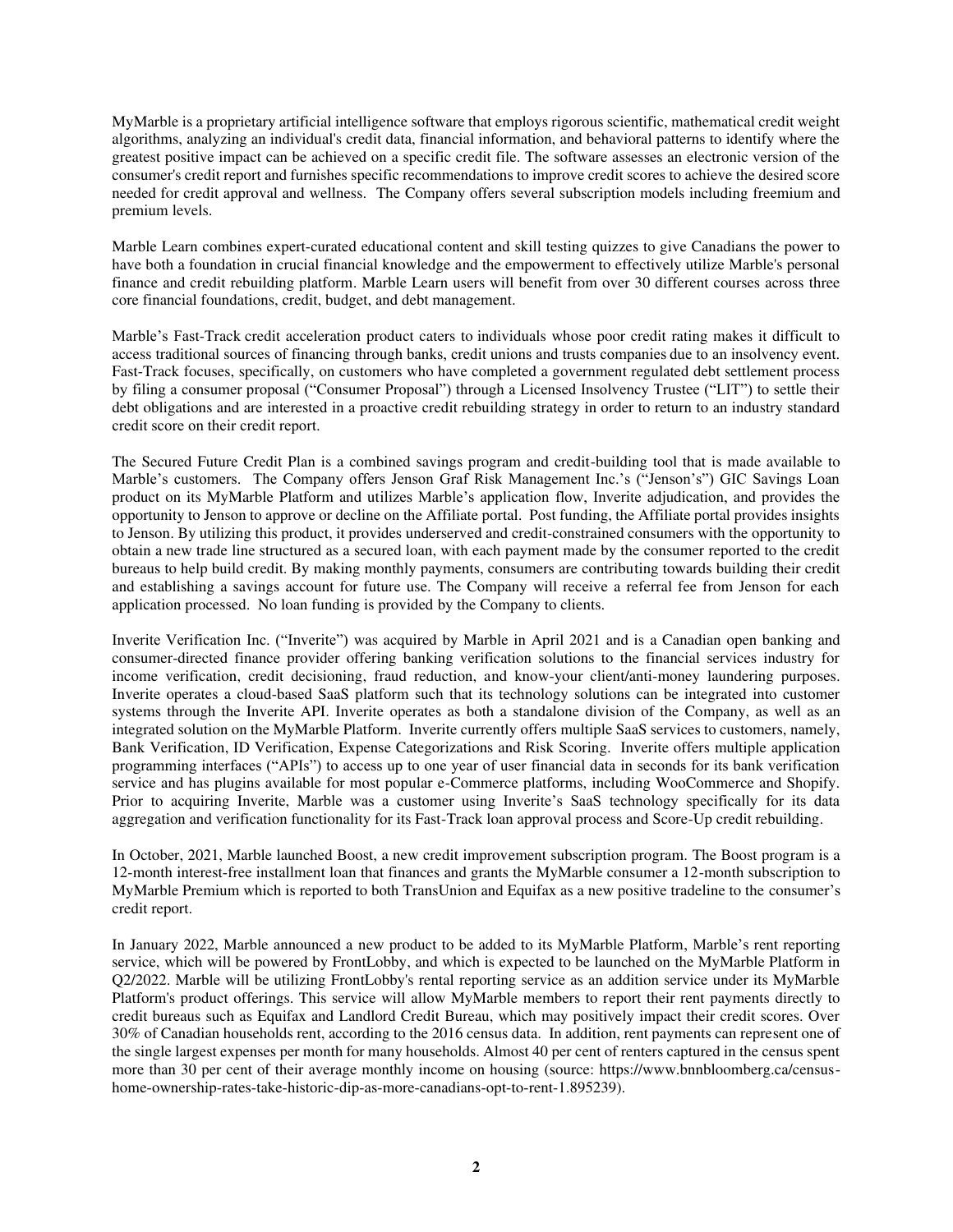Even before the onset of the COVID-19 pandemic in March 2020, almost one-half of Canadians were living paycheque to paycheque, as noted in the BDA Canada Affordability Index 2019 [\(https://debtsolutions.bdo.ca/our](https://debtsolutions.bdo.ca/our-people/bdo-in-the-news/bdo-canada-affordability-index-2019-2/)[people/bdo-in-the-news/bdo-canada-affordability-index-2019-2/\)](https://debtsolutions.bdo.ca/our-people/bdo-in-the-news/bdo-canada-affordability-index-2019-2/). On January 17, 2022, MNP Ltd. announced the results of its quarterly consumer debt index (the "Index") survey conducted by Ipsos on behalf of MNP Ltd. The Index tracks Canadians'attitudes about their debt and ability to meet their monthly payment obligations. The Index has reached the lowest point since inception, down seven points since the prior quarter. This has largely been fueled by Canadians' negative perceptions of their personal finances, current household debt levels, and concerns about weathering more unexpected financial setbacks without taking on more debt and impact of the COVID-19 pandemic. Particularly, 45%Canadians say they are not confident they can comfortably cover their living expenses for the next year and around the same number feel concerned about their current level of debt (43%, +5). With concerns around inflation and the cost of living at the forefront of many Canadians' minds, two in 10 (16%) believe their debt situation is worse now than a year ago — a striking increase of four points since September 2020. Four in 10 (45%, unchanged) Canadians say they regret the amount of debt they've taken on. Compared to the same time last year, more Canadians are engaging in what many debt professionals consider bad financial habits such as paying only the minimum balance on their credit card  $(21\%, +3pts)$  or borrowing money they can't afford to pay back quickly  $(11\%, +3pt)$ +1pt). (https://mnpdebt.ca/en/resources/mnp-debt-blog/canadians-confidence-in-personal-finances-debt-repaymentabilities-reaches-lowest-level).

The ability to service debt affects a person's credit score, which may affect their ability to obtain credit from traditional sources. The Company believes there is a large market of underserved Canadians needing to rebuild and/or improve their financial credit worthiness, especially with the uncertain economic climate resulting from the COVID-19 pandemic.

Canada is a credit-based economy. Canadians need access to credit in order to manage their daily life and expenses, but many Canadians are marginalized and excluded from the mainstream credit system due to their inability to access credit from mainstream financial institutions, as a result of their poor credit score and credit report.

A credit score is an algorithmic determination based on the information contained in a consumer's credit report at a particular point in time. If a consumer has established credit with a lender that reports to one of the two credit bureau agencies in Canada, they will have a credit report on file with either TransUnion of Canada Inc. ("TransUnion"), Equifax Consumer Canada Co. ("Equifax"), or both. A credit report is a historical record of how a person managed their credit obligations. This data is then analyzed through the credit reporting agency's algorithm to create a person's individual credit scores.

Credit scores matter in Canada because the credit system leverages this information in assisting them in the credit approval or decline decisions. The credit score is an assessment of a consumer's risk and creditworthiness. A poor credit score means that less lenders are willing to take a risk on granting credit. Mainstream lenders, such as banks and credit unions that traditionally offer the lowest interest rates are not available to consumers with poor credit. Even if approved, the credit score can also affect the interest rate and payment terms that a consumer can obtain. Nonmainstream lenders who may be willing to grant credit to those with a poor credit score are typically alternative lenders who charge significantly higher interest rates to compensate them for the risk of granting credit to a consumer that has a history of not being creditworthy. Many Canadians may not even qualify for alternative non- bank lenders; therefore, these consumers may have no option but to look for credit through payday loan companies and pawn brokers that may offer credit but do not report consumer repayments to the credit reporting agencies in Canada. Without the ability to access credit or report repayment of credit, consumers with poor credit have limited options to rebuild credit.

A poor credit score can limit an individual's ability to obtain financial products such as an unsecured credit card, bank account, a mortgage, buy a car, obtain life insurance, rent an apartment, secure employment or even obtain a cell phone plan. It can take a very short period of time for a person to damage their credit score and the results can have severe long-term implications - up to seven or eight years in the case of an insolvency, which can affect their ability to obtain future credit.

Canadians who are financially excluded from the mainstream credit-based economy are generally characterized by:

- having poor credit scores
- having the inability to build a positive tradeline, and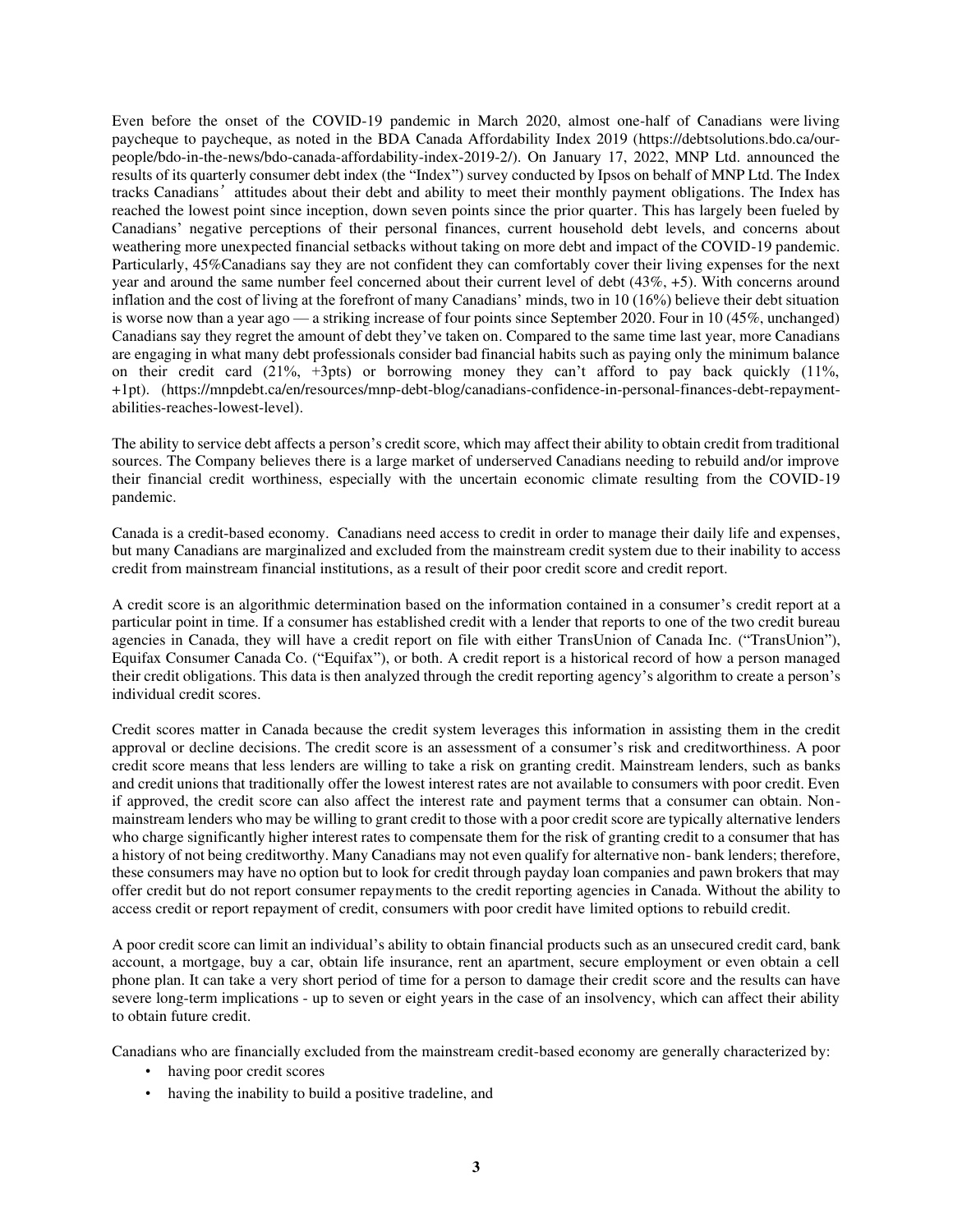• having a lack of financial literacy and financial education

There are several companies that offer a free credit score to consumers, but the Company saw a void in the market for a solution that provides and helps consumers with insights and recommendations on how to individually rebuild or improve their credit score. Credit score deterioration is not merely a function of consumers not choosing to make their debt obligations, it can stem from an unforeseen or unexpected life event such as job loss, divorce, critical illness or death in the family which results in inability to service debt obligations, especially in cases where a consumer carries unmanageable debt loads. The COVID-19 pandemic has magnified the debt problems for many Canadians but has also created an opportunity for Marble, as its business focus is not only on assisting Canadians in understanding and improving their credit scores but also to improve their overall financial literacy and personal finances.

The MyMarble Platform is a cloud-based software platform designed to provide users with personalized granular solutions in the areas of:

- Budgeting, cash flow analysis, trends and insights: By connecting their financial profile, customers have access to up-to-date and live financial recommendations that enable customers to analyze areas of financial improvement.
- Credit insights, recommendations and simulators: MyMarble empowers customers to rebuild and improve their credit score by utilizing the proprietary point deduction technology ("PDT") that is the basis for credit score improvement recommendations, credit monitoring, coaching and budgeting.
- Financial literacy and education: Using the Company's Marble Learn product, customers have access to industry expert course programs designed to improve financial literacy.
- Credit wellness post insolvency: Customers can exit a Consumer Proposal using the Company's Fast-Track product.
- Combined savings and credit-rebuilding tool: Customers can build a savings plan and their credit with the Secured Future Credit Plan product. This product is provided by Jenson and is their GIC Savings Loan product.
- Credit improvement subscription program: Using the Company's Boost program, consumers utilize a 12 month interest-free installment loan that finances and grants the consumer a 12-month subscription to MyMarble Premium and provides monthly reporting to both TranUnion and Equifax.

The Inverite Platform is a cloud-based SaaS platform that utilizes Artificial Intelligence ("AI") and Machine Learning ("ML") to offer the following products to the financial services industry: Bank Verification, ID Verification, Expense Categorization and Risk Scoring. Inverite's value proposition to industry in Canada is:

Highest consumer and financial institution coverage

- Fast processing time
- Competitive pricing
- Enhanced categorization and richer insights
- Leading ML-model Risk Score
- Flexibility and ability to tailor offering, as required
- Rigorous security compliance, fraud deterrence
- Superior support model and turnaround time

Marble was incorporated as Phoenix N2N Capital Inc. under the Business Corporation Act (British Columbia) on July 7, 2015. On September 15, 2016, Marble was continued under the Canada Business Corporation Act and on December 16, 2015 changed its name from Phoenix N2N Capital Inc. to MLI Marble Lending Inc. On November 8, 2019, the Company changed its name from MLI Marble Lending Inc. to the present Marble Financial Inc.

The head office of the Company is located at Suite 404-999 Canada Place, Vancouver, British Columbia, V6C 3E2. Marble's common shares are listed for trading on the Canadian Securities Exchange ("CSE") under the symbol "MRBL", quoted on the OTC Pink market under the symbol "MRBLF" and on the Frankfurt Stock Exchange under the symbol "2V0". The Company's consolidated financial statements include the financial statements of the following subsidiaries: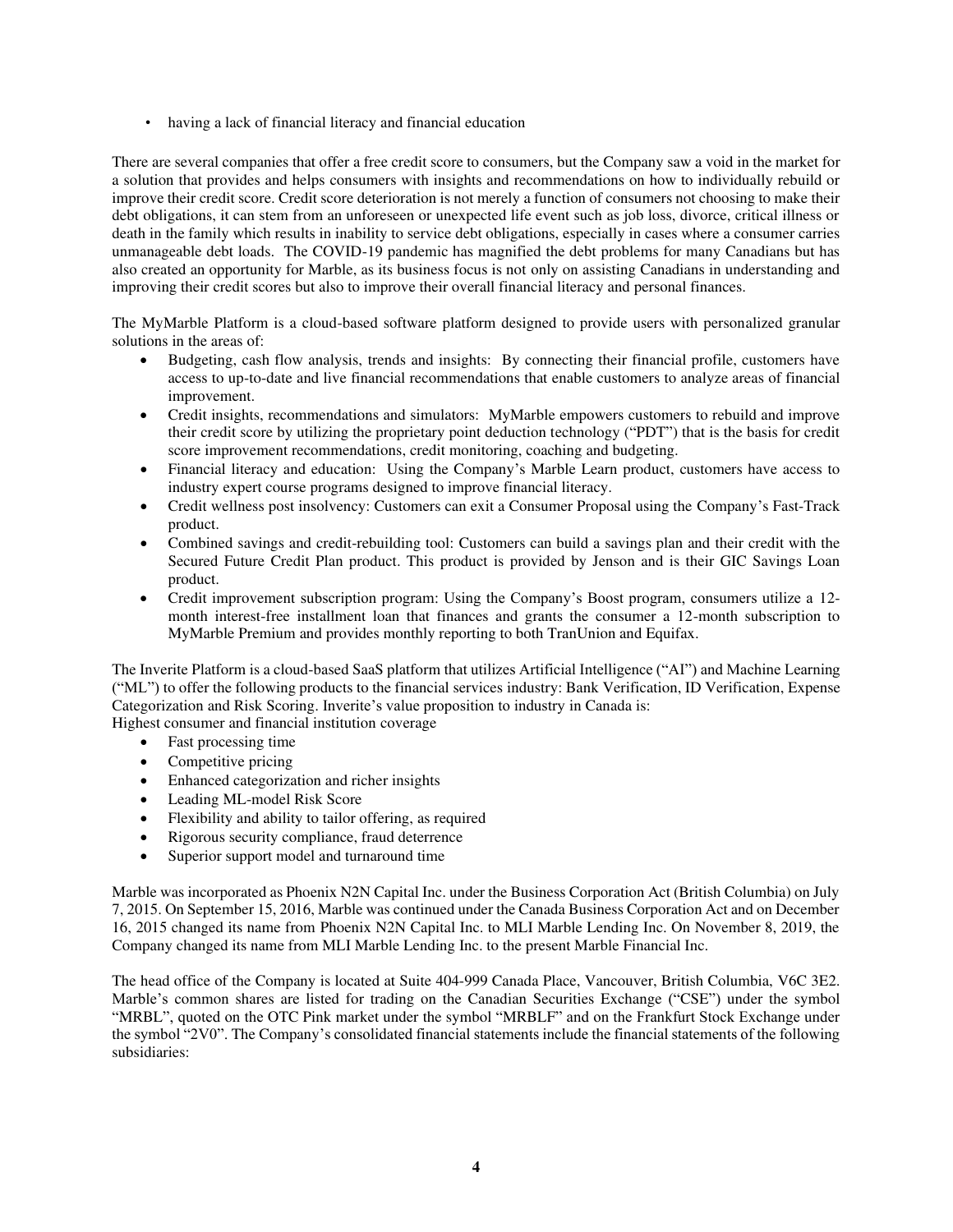| Company                                        | <b>Place of Incorporation</b> | <b>Effective Interest</b> |
|------------------------------------------------|-------------------------------|---------------------------|
| TPFM The Phoenix Fund Management Ltd. ("TPFM") | British Columbia              | $100\%$                   |
| TPF The Phoenix Fund Inc. ("TPF")              | British Columbia              | $100\%$                   |
| Score-Up Inc. ("Score-Up")                     | Ontario                       | $100\%$                   |
| Credit Meds Corp. ("Credit Meds")              | Ontario                       | $100\%$                   |
| Inverite Verification Inc. ("Inverite")        | British Columbia              | $100\%$                   |
| 1301771 B.C. Ltd. ("1301771")                  | British Columbia              | $100\%$                   |

On April 23, 2021, 1301771 B.C. Ltd. was incorporated under the BCBCA as a special purpose vehicle whose business and undertaking is restricted to the origination, funding and financing of consumer loan assets, together with such other activities as may be reasonably required or advisable in connection therewith. 1301771 was created for the purposes of procuring financing for Fast-Track Loans originated by TPFM and thereafter receiving an assignment of the Fast-Track Loans and holding them as collateral for a security interest provided to the lenders.

As at December 31, 2021, the Company had a shareholders' deficiency of \$2,964,339 (December 31, 2020 – \$2,187,901) and an accumulated deficit of \$16,293,637 (December 31, 2020 – \$11,237,964) and therefore will need ongoing funding to continue its operations. There is no assurance that additional funding will be available on a timely basis or on terms acceptable to the Company. If the Company is unable to obtain sufficient funding, the ability of the Company to meet its obligations as they come due and, accordingly, the appropriateness of the use of the going concern accounting principle will be in significant doubt. The consolidated financial statements have been prepared on the basis of a going concern which assumes the Company will be able to realize its assets and discharge its liabilities in the normal course of business. The consolidated financial statements do not reflect the adjustments or reclassification which would be necessary if the Company were unable to continue its operations in the normal course of business.

# **HIGHLIGHTS AND OVERALL PERFORMANCE**

Highlights during and subsequent to the year ended December 31, 2021 include:

- **April 28, 2022** Marble announced it had entered into a binding letter of intent to acquire all of the securities of eBunch Data and Development Ltd.for consideration of \$550,000 to be paid through a combination of cash and common shares of Marble plus a two-year performance-based earn-out provision.
- **April 4, 2022** Marble and its CEO, Karim Nanji were both shortlisted as finalists by the Canadian Lenders Association's 2022 Leaders in Lending Awards for the awards for "Lender of the Year" and Executive of the Year", respectively.
- **February 24, 2022** Marble announced that Lendforall had launched and went live with the Company's Marble Connect API on their platform.
- **February 8, 2022** Marble announced that FinExpert had gone live with Inverite's banking verification software.
- **February 2, 2022** Marble announced the signing of a licensing agreement for its Marble Connect API and Inverite open banking software with 8Twelve Financial Technologies.
- **January 25, 2022** Marble announced the engagement for a new credit improvement service for its MyMarble Platform, which will be powered by FrontLobby. This service, when launched, would allow MyMarble members to report their rent payments direct to credit bureaus such as Equifax and Landlord Credit Bureau.
- **January 11, 2022** Marble announced that Nuborrow, a leading mortgage brokerage services firm, had launched and went live with the Company's Marble Connect API on their platform.
- **December 17, 2021** Marble completed the second tranche of a non-brokered private placement and issued 4,755,384 units at a price of \$0.13 per unit for aggregate gross proceeds of \$618,200. As part of this second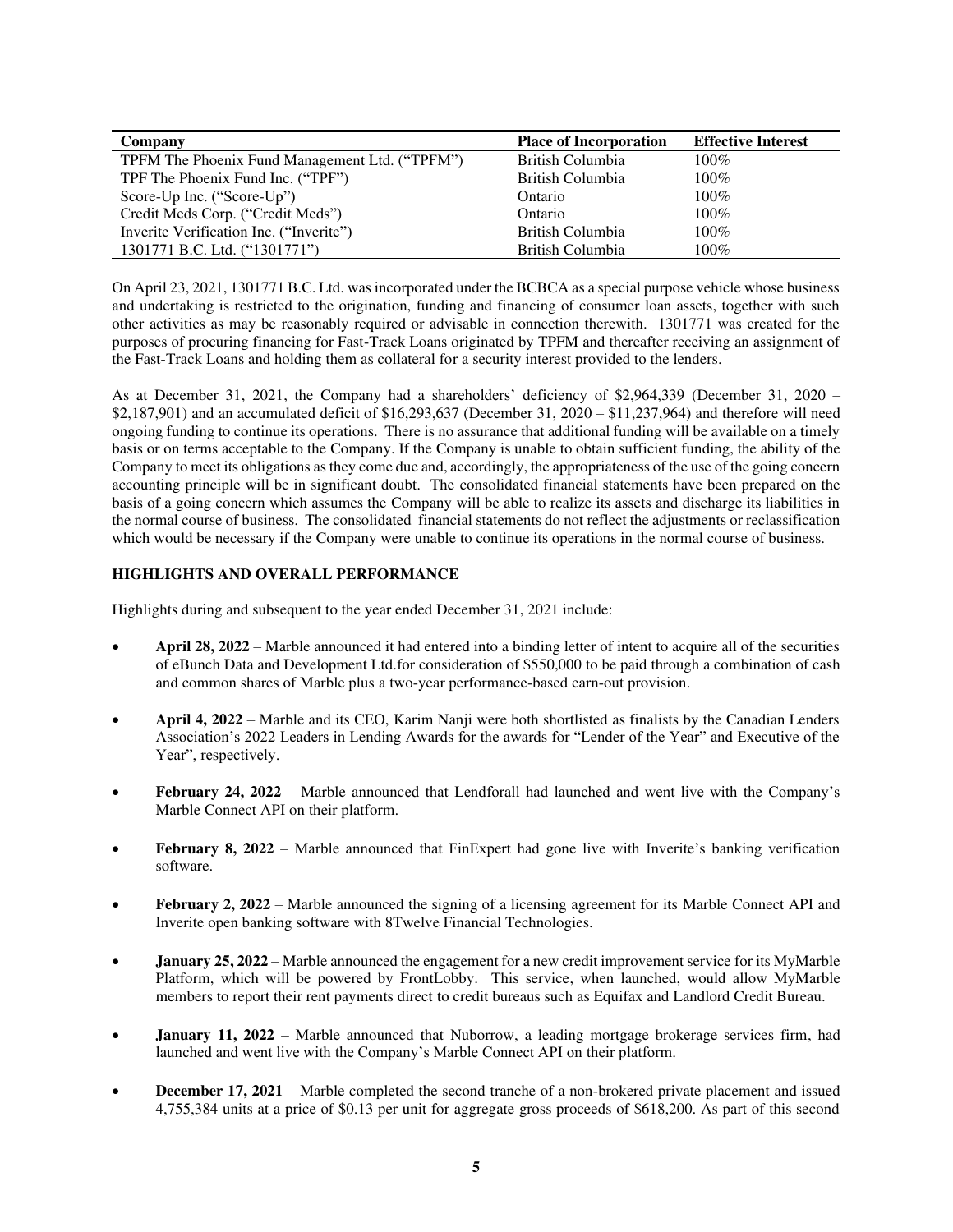closing, the Company paid a total of 122,780 finders' Units to certain finders. The cumulative total gross proceeds raised in the Private Placement was \$2,000,000.

- **November 30, 2021** Marble announced it entered into a licensing agreement for its Marble Connect API with WiiBid Solutions Corp.
- **November 30, 2021** Marble announced the appointment of Rose Zanic as CFO who replaced Natasha Tsai who resigned from the position of CFO,
- **November 29, 2021** Marble completed the first tranche of a non-brokered private placement, previously announced on November 10, 2021, and issued 10,629,232 units at a price of \$0.13 per unit for gross proceeds of \$1,381,800. Each unit is comprised of one common share and one-half of a common share purchase warrant, with each whole warrant entitling the holder to purchase an additional common share at a price of \$0.15 for a period of 12 months following the closing date. In connection with the private placement, Marble issued an aggregate of 183,750 finders' units with the same terms as the units.
- **November 18, 2021** Marble announced that its subsidiary Inverite has been engaged by five new industry clients and achieved a new record of 4,000 daily transactions on its platform.
- **November 10, 2021** Marble announced it entered into a licensing agreement for its Marble Connect API with Lendforall.ca.
- **November 3, 2021** –Marble announced it entered into a licensing agreement for its Marble Connect API with Debtsadhu Inc., a broker of personal loans to collection agency debtors.
- **October 27, 2021** Marble announced that Inverite entered into a data verification agreement with Home Owner Soon Financial Inc. ("HOS Financial"), one of the largest rent-to-own company in Canada and the resignation of Michael Feola from the Company's board of directors.
- **October 20, 2021** Marble announced the launch of its Boost program, a 12-month interest-free installment loan that finances and grants the consumer a 12-month subscription to MyMarble Premium. In addition, it has engaged Thesis Capital Inc., an independent capital markets advisory firm to provide investor relations and advisory services to Marble. The initial term of the engagement is six months. Marble has granted Thesis 250,000 stock options under the Company's stock option plan. These options expire in five years, vest in equal one-quarter amounts on the date of grant and every three-month anniversary from the date of grant and are issued at \$0.12 per share.
- **September 29, 2021** Marble announced that it licensed its proprietary Marble Connect API to VINN Auto. The license agreement with e-commerce marketplace, VINN Auto, will supply VINN Auto's hundreds of automotive dealerships and thousands of customers nationwide, direct access through Marble Connect to Marble's proprietary financial wellness platform, MyMarble.
- **September 22, 2021** Marble announced that Inverite had achieved a record 80,000 monthly transactions in the month of August 2021.
- **September 16, 2021** Marble announced that Inverite had executed a license agreement with CreditBook Risk Management to offer Inverite's customers further risk analysis data within the subprime space. The license agreement will initially allow Inverite to offer the CreditBook check as a revenue-generating add-on service with a next phase of inclusion into Inverite's own AI-powered Risk Score.
- **September 9, 2021** Marble announced that it licensed its proprietary Marble Connect API to Konect Ai. The licensing agreement with Konect Ai, will supply their 50+ automotive dealerships and their customers direct access through Marble Connect to Marble's proprietary financial wellness platform, MyMarble.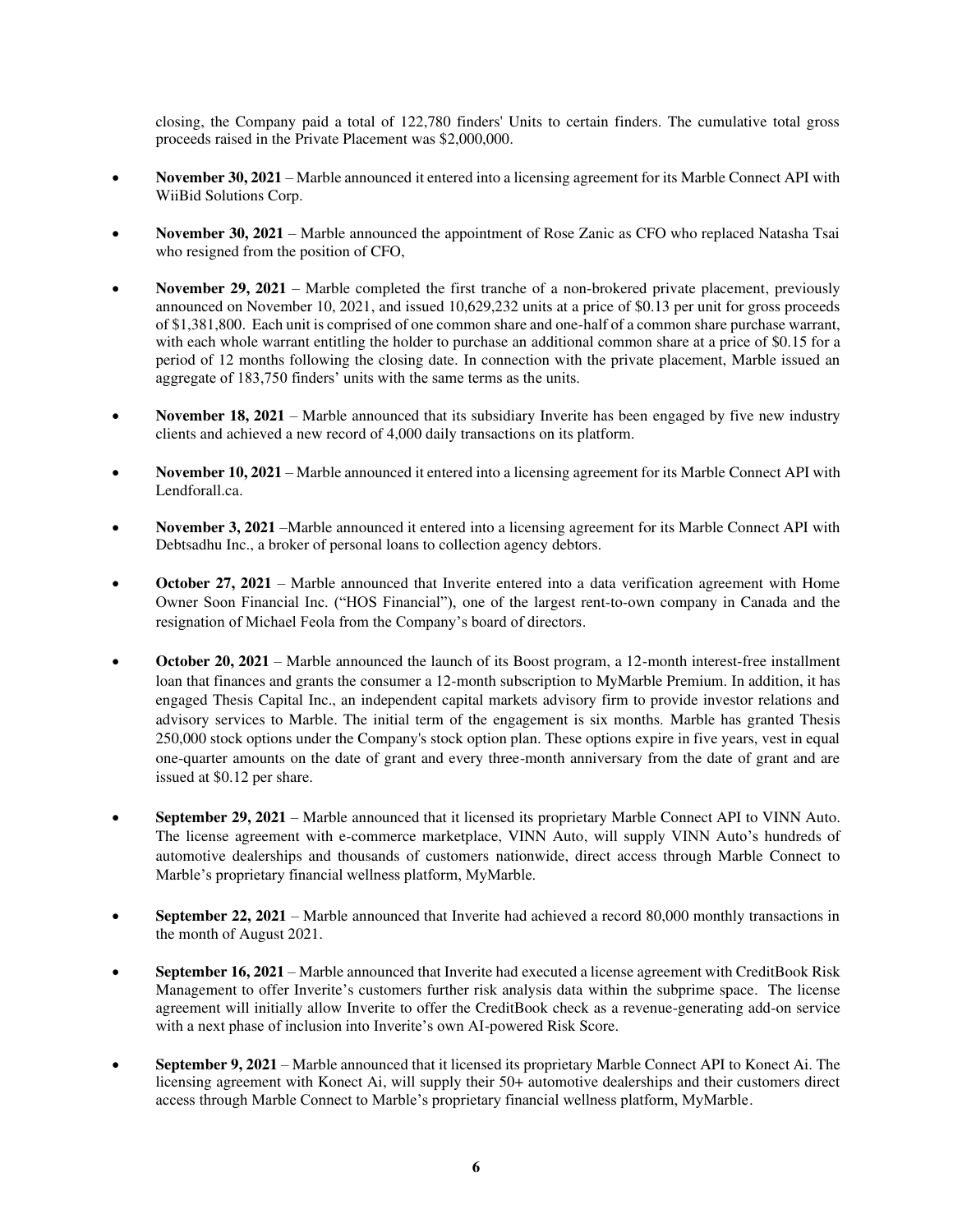- **August 27, 2021**  On August 27, 2021, the Company entered into amending agreements with convertible debenture holders to extend the maturity date of an aggregate principal amount of \$1,303,000 of convertible debentures due July 7, 2022 to December 31, 2022, and in respect of the underlying warrants issuable on conversion to extend their expiry date from January 7, 2023 to June 30, 2023. The principal amount of the convertible debentures is convertible into units at a price of \$0.30 per unit, with each unit being comprised of one common share and one-half warrant, with a whole warrant being exercisable to purchase a common share at \$0.45 until June 30, 2023 (extended from January 7, 2023 pursuant to the above mentioned amending agreement).
- **August 11, 2021** Marble announced its proprietary digital API Integration (Marble Connect) with Citadel Mortgages. Citadel Mortgages is a full-service Mortgage Brokerage, servicing across Canada.
- **July 26, 2021** Marble announced the execution of a \$10 million credit facility agreement amongst Marble, 1301771, TPFM, and CHP Agent Services Inc. ("CHP"), a subsidiary of Cypress Hills Partners Inc., to fund its Fast-Track Loan program.
- **July 22, 2021** Marble announced that it has surpassed the 20,000 member milestone on the MyMarble Financial Wellness Platform.
- **July 16, 2021** Marble announced that it has become a member of the Financial Data and Technology Association (FDATA) to support its open banking and data privacy strategy.
- **July 5, 2021** Marble announced that it has added Lawrence Rhee as its Fintech Capital Markets, Special Situations Advisor and Michael Feola to its Board of Directors. The Company granted 300,000 RSUs to RHEETHINK Inc., of which, 150,000 RSUs vest on October 2, 2021, and the balance on January 2, 2022. The Company also announced the resignation of Vikas Ranjan from the Board of Directors.
- **June 30, 2021** The Company granted an aggregate of 850,000 stock options to directors, employees and consultants of the Company. The options have a five year term, vest in equal one quarter amounts on the date of grant, and in each of the first year, second year and third year anniversaries from the date of grant, and are exercisable at a price of \$0.21 per share. The Company also cancelled an aggregate of 1,050,000 previously granted stock options.
- **June 16, 2021** Marble announced its first digital API integration with Nuborrow to provide their customers access to the Marble Platform of practical financial wellness programs and guidance through MyMarble's new API Integration business solution.
- **June 9, 2021** Marble announced that its subsidiary, Inverite, has entered into a data verification agreement with one of Canada's largest alternative PowerSports financing companies, engaged in financing ATV's, snowmobiles, motorcycles, boats/personal watercrafts and RV's/travel trailers.
- **June 1, 2021** The Company announced that its subsidiary, Inverite, has completed its compliance with SOC 2 Type 1 Standards.
- **May 31, 2021** The Company granted an aggregate of 375,000 stock options to directors, employees and consultants of the Company. The options have a five year term, vest in equal one quarter amounts on the date of grant, and in each of the first year, second year and third year anniversaries from the date of grant, and are exercisable at a price of \$0.23 per share.
- **May 20, 2021** Marble announced that it had entered into an arrangement with Jenson to offer Jenson's GIC Saving Loan product on the MyMarble Platform as the "The Secured Future Credit Plan". The Company will provide lead generation and support the underwriting process through automation and provide customer insights on the Affiliate portal for Jenson. The Company will receive a referral fee for each application processed.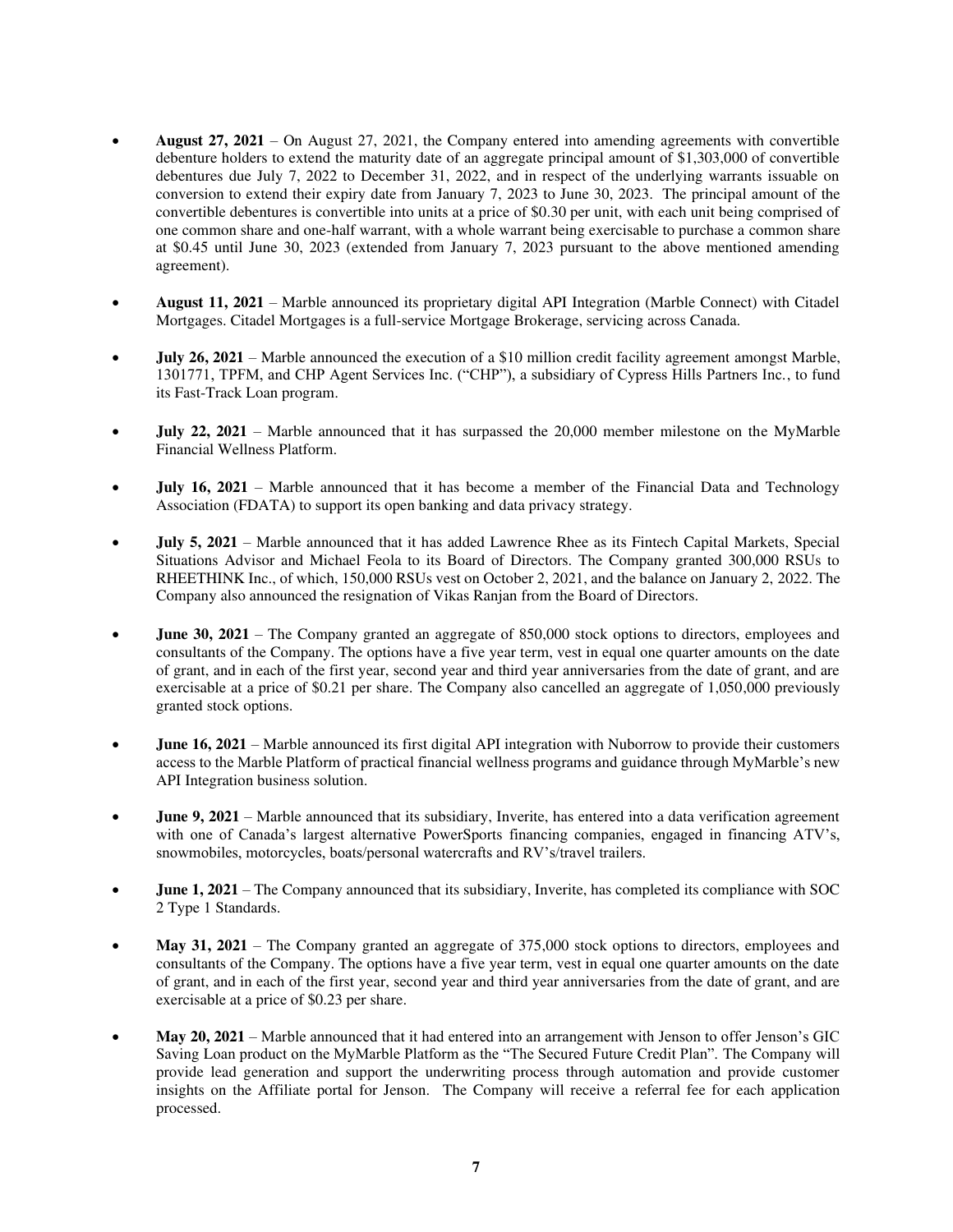- **May 12, 2021** Marble announced further expansion into the Auto Lending Space with 15 new referral partnerships, which will allow all 15 auto-lending companies to leverage MyMarble's credit improvement recommendation technology to help consumers who require immediate assistance to improve their credit score to obtain auto-financing at the best rates.
- **April 30, 2021** Marble announced an online performance marketing arrangement with 55Rush to promote the Company's MyMarble Platform with their Parent Life Network users.
- **April 22, 2021** Marble announced the launch of affiliate marketing program with Fintel Connect, a leading performance marketing company dedicated to serving the financial services and fintech space.
- **April 12, 2021** Marble announced that it had closed the acquisition of Inverite, a Canadian financial technology provider for real-time access to financial data and insights. Marble acquired all of the issued and outstanding shares of Inverite for a purchase price of \$1,460,000 plus an earn out provision of up to \$2,500,000, calculated based on a multiple of Annual Incremental Revenue ("AIR") of Inverite over the two consecutive one-year periods following the closing, payable in cash or common shares at the option of Marble. (See Note 5 to the Company's consolidated financial statements for the year ended December 31, 2021).
- **April 7, 2021** Marble completed a non-brokered private placement of unsecured convertible debentures (the "New Debentures") for gross proceeds of \$1,303,000. The New Debentures have a 15-month term and accrue simple interest at a rate of 10% per annum, payable semi-annually. The principal amount of the New Debentures will be convertible, at the option of the holder, into units at a price of \$0.30 per unit. Each unit will be comprised of one common share and one-half of one common share purchase warrant, with each whole warrant entitling the holder to purchase an additional common share at a price of at a price of \$0.45 for a period of 21 months from closing. If, at any time after the date that is four months and one day after closing, Marble's common shares have traded or closed at a price of \$0.60 or more for 10 consecutive trading days on the CSE (or such other stock exchange where the majority of trading volume occurs), Marble has the right, in its sole discretion, to force the conversion of all or any part of the principal of the debentures into units at a price of \$0.30 per unit by giving notice via news release.
- **March 26, 2021** Marble completed a non-brokered private placement and issued 2,333,334 units at a price of \$0.30 per unit for gross proceeds of \$700,000. Each unit is comprised of one common share and one-half of a common share purchase warrant, with each whole warrant entitling the holder to purchase an additional common share at a price of \$0.45 for a period of 12 months following the closing date, subject to accelerated expiry if Marble's common shares trade or close at a price of \$0.55 or more for 10 consecutive trading days on the CSE.
- **February 22, 2021** The aggregate principal amount of \$460,000 of 12% convertible debentures were converted into 1,533,333 common shares which resulted in a loss on settlement of \$22,036.
- **February 2, 2021** Marble completed a non-brokered private placement and issued 2,000,000 units at a price of \$0.25 per unit for gross proceeds of \$500,000. Each unit is comprised of one common share and one-half of one common share purchase warrant, with each whole warrant entitling the holder to purchase an additional common share at a price of \$0.35 for a period of 12 months following the closing date, subject to accelerated expiry if Marble's common shares trade or close at a price of \$0.45 or more for 10 consecutive trading days on the CSE. In connection with the private placement, the Company paid cash finders' fees of \$6,300. During the review of the Q2 financial statements it was discovered that 400,000 unit were subscribed for but not paid for. The Company is in possession of the 400,000 units and has returned the 400,000 shares to treasury and cancelled the 200,000 warrants issued.
- **January 26, 2021** Marble announced it had entered into an agreement with VoPay International Inc. ("VoPay") to allow the Company to integrate VoPay's technology into the MyMarble Platform which will allow electronic funds transfer payments to be offered to MyMarble clients.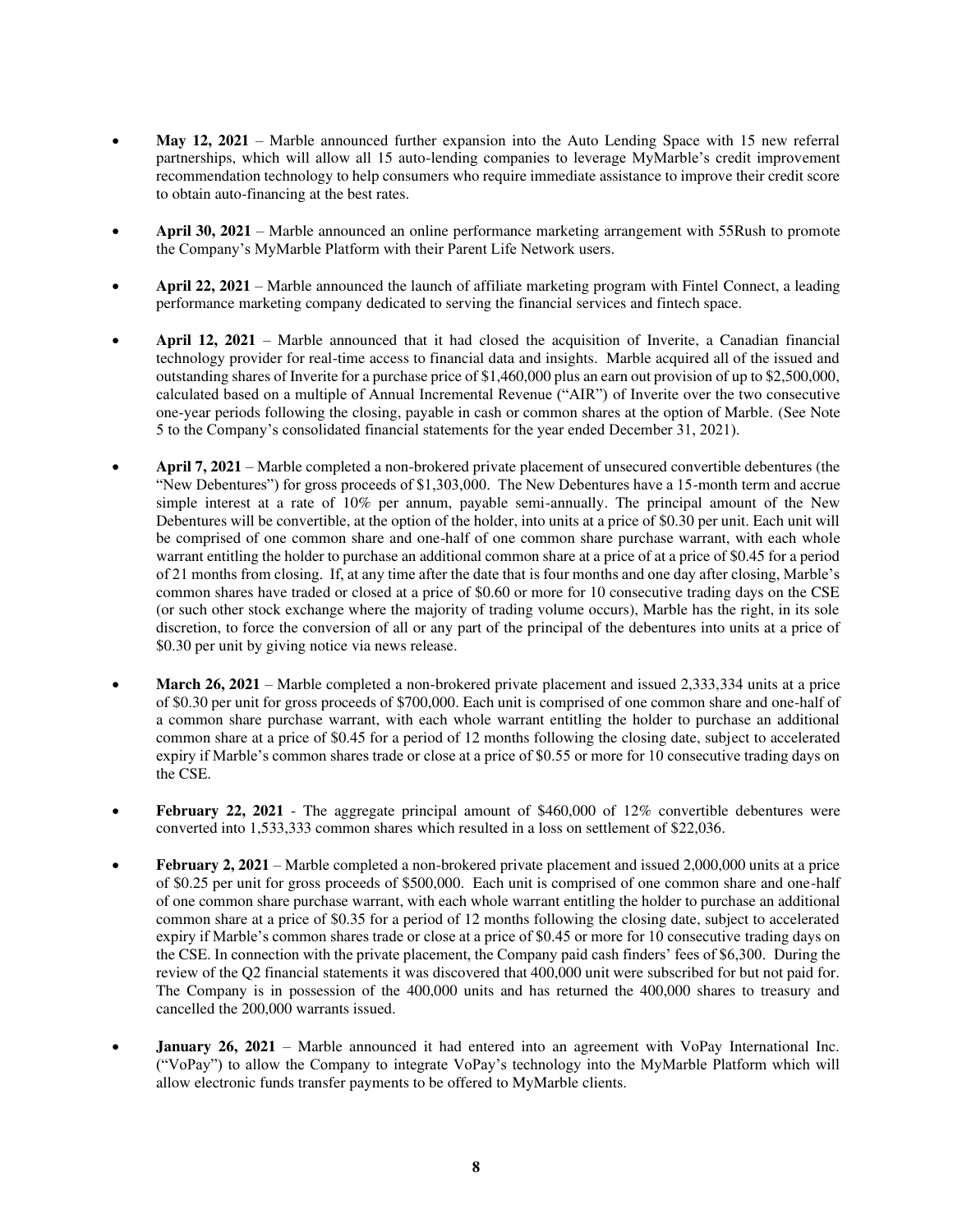- **January 22, 2021 –** Marble launched a 12-month online marketing campaign through AGORACOM Internet Relations Corp. ("AGORACOM"). The total cost of the campaign is \$75,000 plus applicable taxes, payable through the issuance of common shares with the first 20% of the fee payable on the commencement date and 20% at the end of each of the third, sixth, ninth and twelfth months thereafter. Marble issued 40,843 common shares on January 27, 2021 from treasury, for the first installment of the AGORACOM fee. The fair value of the 40,843 common shares was determined to be \$15,000 plus tax.
- **January 21, 2021** Marble entered into a sublease agreement of its head office, commencing May 1, 2021 and expiring August 30, 2022. The sublease is for the amount of \$162,914 per annum and will reduce the Company's minimum lease payments by \$108,609 over the sublease term.
- **January 18, 2021** Marble announced that it had entered into a binding letter of intent to acquire Inverite.

# **DISCUSSION OF OPERATIONS**

The key performance indicators that we use to manage our business and evaluate our financial results and operating performance consist of: interest income, verification revenue, fee-based revenue, operating expenses, and net income (loss).

## *Overall Operations and COVID-19*

The Company has focused on four specific key operational strategies, namely: increasing product offerings, further developing the MyMarble Platform, utilizing data science and machine learning, and increasing third party industry licensing and referral relationships with other financial services firms, all with the overall objective to drive sustainable growth and revenues. The Company has also focused on raising funds through the issuance of debt and equity securities to finance its operations, however starting in the first quarter of the 2020 fiscal year, the Company faced difficult capital markets resulting from COVID-19 pandemic.

The Company currently derives its revenues from interest income derived from Fast-Track, verification transaction fees from its wholly owned subsidiary, Inverite and customer subscription fees from its MyMarble product, administration fees, SaaS and third-party monthly licensing. MyMarble Subscription fees vary based on the term the consumer selects. License fees will also vary depending on the specific requirements for each third-party reseller/licensee.

The 2019 acquisition of Score-Up allowed Marble to broaden its ability to enter into other third-party industry reseller agreements and licensing arrangements as the Company was able to expand its solutions/products. As such, the Company expanded its internal and external marketing efforts and entered into several referral arrangements and licensing agreements with third party financial services firms to offer the Company's products. Since 2019, the Company has been successful in entering into several reseller, distributor and licensing-type arrangements for its products and MyMarble Platform. The Company started generating additional MyMarble subscription fee revenues in 2020 as a result of these reseller agreements and through its internal marketing and sales efforts. Marble plans to continue to expand its reseller and licensing relationships throughout 2022 especially with the launch of the Marble Connect API. The 2021 acquisition on Inverite has provided Marble with additional verification fee revenues derived from licensing arrangements with Inverite's B2B financial services clients.

Prior to 2019, Marble's primary business involved its Fast-Track loans which leverage financial technology ("fintech") to bring its loan product to qualified residents of Canada – specifically, focusing on customers who completed a Consumer Proposal to settle their debt obligations and who are seeking a pro-active method to rebuild their credit in order to access traditional sources of financing such as banks, credit unions and trusts companies. However, in 2020, the Company's loan portfolio reached its maximum offering size, based on available funding and unallocated free cash, and the Company stopped advancing further Fast-Track loans until an additional debt facility is obtained. On July 26, 2021, Marble announced it had entered into a \$10 million credit facility agreement with Cypress Hills Partners Inc. which will allow Marble to re-start its Fast-Track Loan program. As at December 31, 2021 and as at the date of this MD&A, the Company has not drawn down any funds pursuant to this credit facility but has restarted its Fast-Track Loan program.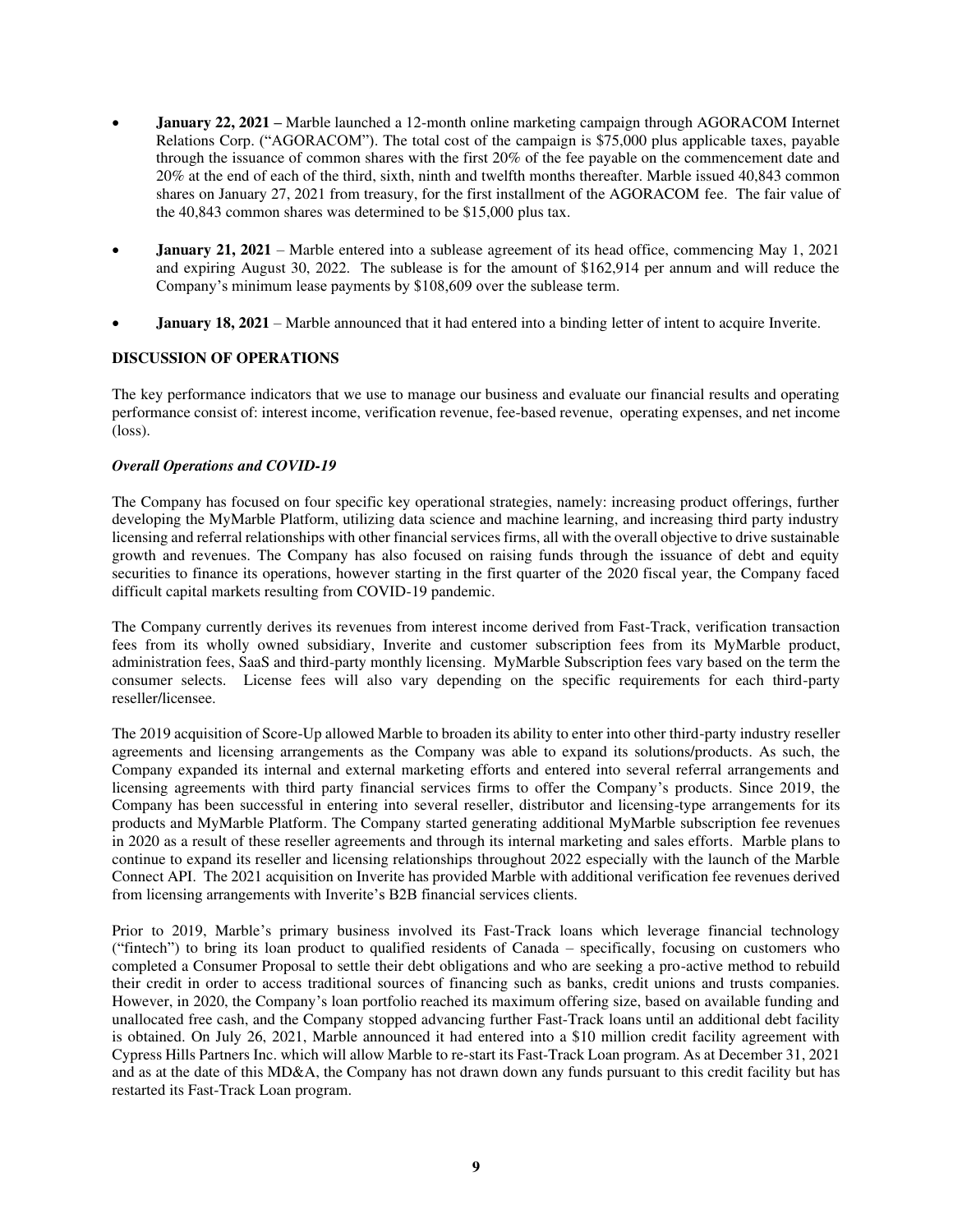On March 11, 2020, the COVID-19 outbreak was declared a pandemic by the World Health Organization. The situation is dynamic and the ultimate duration and magnitude of the impact on the economy and the Company's business are not known at this time. Marble operates a fully digital platform; its services and products are all accessed online, with no physical branches or consumer-facing offices. While the degree of severity and length of an economic downturn is difficult to predict, Marble believes that its product offerings are well suited to position the Company to navigate through this period. However, the overall economic impacts of COVID-19 could include an impact on our ability to obtain debt and equity financing, impairment of investments, loan loss provisions, impairments in the value of our intangible assets and long-lived assets, or potential future decreases in revenue or the profitability of our ongoing operations. The Company is working closely with its third-party resellers and customers to support them through this changing environment. On March 26, 2020, the Company offered a temporary deferred payment relief program for customers meeting certain criteria that were put into further financial difficulty as a result of COVID-19. In addition, existing customers that purchased creditor insurance as part of their Fast-Track loan could apply for the benefits associated with this program, if required. Further, a new adjudication protocol for loan approvals for our Fast-Track product was put in place due to market dynamics and economic uncertainties as a result of COVID-19.

As at December 31, 2021, the Company held \$1,300,961 in loans receivable, net of allowance for loan impairment of \$98,289 (December 31, 2020 – \$2,257,878 net of allowance for loan impairment of \$220,000). The allowance for loan impairment of \$98,289 represents 7.56% of the Company's outstanding loan balance, inclusive of interest receivable, at December 31, 2021 (December 31, 2020 – 8.88%). A loan receivable is considered past due when a consumer debtor has not made a payment by the contractual due date and written off when the consumer debtor has declared bankruptcy or applied for a consumer protection, or the Company has sent the loan receivable to an external collection agency for collections. During the year ended December 31, 2021, the Company recovered \$nil in loans receivable  $(2020 - $nil).$ 

# **YEAR ENDED DECEMBER 31, 2021**

## *Revenue*

The Company generated total revenue of \$1,360,418 for the year ended December 31, 2021 (2020 - \$1,245,716). The Company generated interest revenue from its loan portfolio of \$651,661 for the year ended December 31, 2021 (2020 - \$877,834). The decrease is primarily due to a lower number of consumer loans outstanding during the period. The Company restarted its Fast-Track loan program in Q4 2021. The Company also generated \$417,639 (2020 - \$nil) of verification fees generated from Inverite's operations since its acquisition on April 12, 2021. The Company also generated subscription fee revenue of \$250,326 (2020 – \$288,787) from subscriptions of MyMarble, and \$40,792 (2020 – \$79,095) of service fees and other income. Service fees decreased primarily due to the lower number of consumer loans outstanding during the year compared to the prior year.

# *Operating Expenses*

Operating expenses for the year ended December 31, 2021 increased to \$6,309,048 as compared to \$4,734,937 for the year ended December 31, 2020. For the year ended December 31, 2021, the Company had the following operating expenses:

- administration costs of \$1,001,486 (2020 \$845,960) which increased from the prior year due to the growth of the operations, including entering into several reseller and licensing arrangements for both the Company and Inverite; incurring higher legal fees due to the acquisition of Inverite and financing transactions, and incurring overall administration costs including related to the operations of Inverite, as the Company works on expanding its product and service offerings. Administration costs are largely comprised of office expenses, loan issuance costs, professional fees, telephone expenses and utilities.
- amortization of \$233,610 (2020 \$252,447) which decreased from the prior year. In 2021, the Company added the Inverite Platform to intangible assets and continues to amortize its internally developed software, MyMarble (formerly Score-Up) software platform. The Score-Up office lease was fully depreciated during 2020 and the Marble office was subleased beginning May 1, 2021, which resulted in a transfer of the right-of-use asset to the sublessee.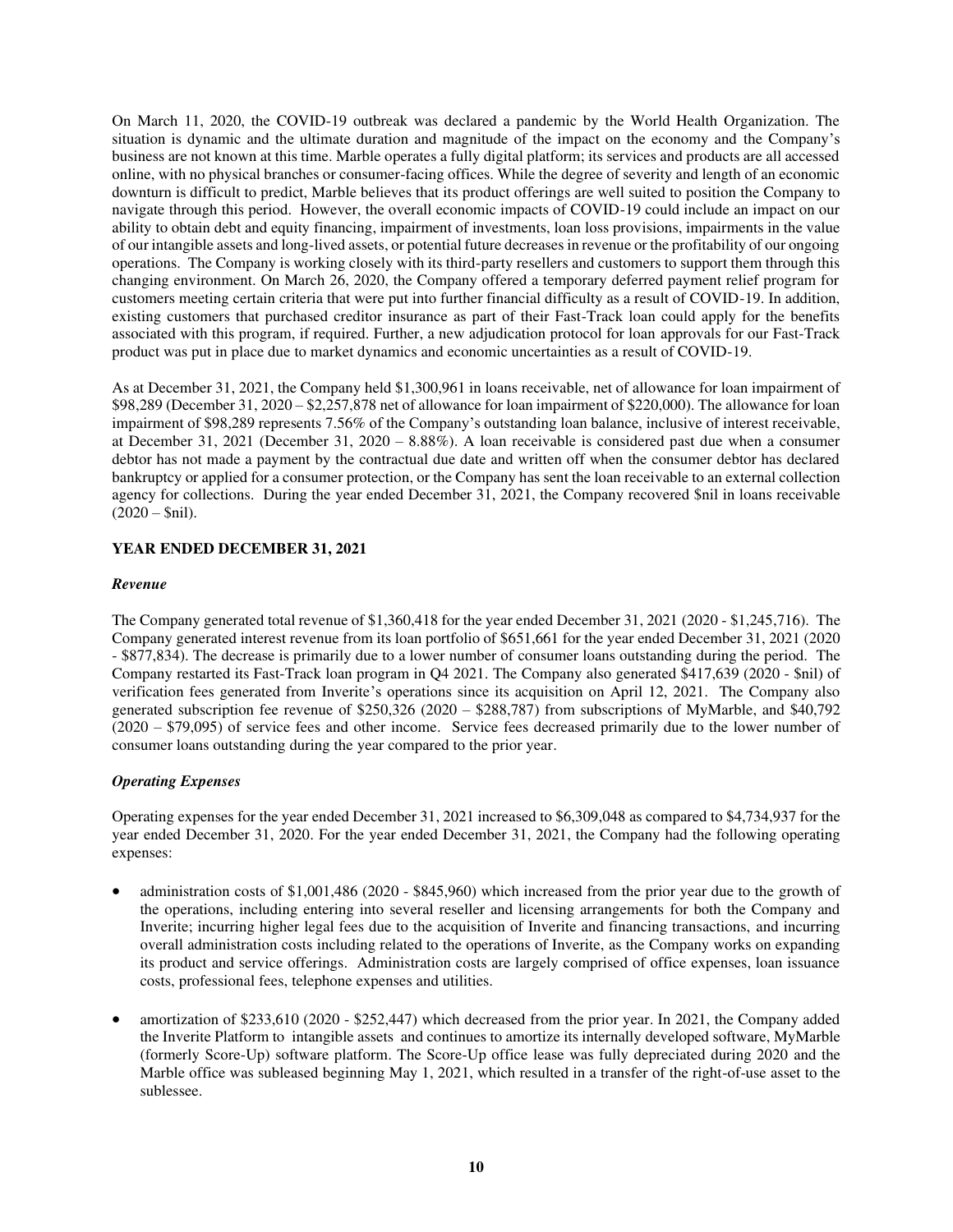- bad debt and allowance for loan impairment of  $$220,529 (2020 $269,946)$ . The decrease is a result of lower loan write-offs during the period, as a result of Marble's review of its loan portfolio.
- consulting fees of \$797,310 (2020 \$892,992) decreased due to the Company utilizing fewer consultants for its overall operations and having its CEO change from a consultant to an employee in Q1 2021.
- the Company incurred interest expenses primarily related to bonds, convertible debentures and loans of \$633,594 (2020 - \$537,600). The increase in interest expense is primarily due to interest expense associated with \$1,303,000 principal amount of convertible debentures issued in 2021.
- investor relations expense of \$329,722 (2020 \$68,156) increased as the Company increase efforts to increase investor awareness in 2021, which included the engagement of Thesis Capital Inc., an independent capital markets advisory firm to provide investor relations and advisory services to Marble in addition to engaging other consultants to provide market communication and market research services.
- marketing expense of \$493,652 (2020 \$210,723) has increased from 2020, as the Company increased efforts to grow the business and increase awareness of its products and brand.
- share based payments of \$481,820 (2020 \$173,031) related to the fair value of share purchase options granted and vested during the period, the vesting of RSUs during the period and the issuance of finder warrants. During the year ended December 31, 2021, the Company granted share purchase options and RSUs to various officers, directors, employees and consultants.
- salaries and benefits of \$1,665,610 (2020 \$1,321,241) increased from 2020, largely as a result of the acquisition of Inverite staff and its employees and the CEO entering into an employment agreement where previously he was a consultant.
- software and platform technology expenses of \$408,071 (2020 \$129,606) consist of various software and technology services utilized to operate the Company's MyMarble and Inverite platforms, and increased over the prior year due to increased operations and users and addition of Inverite which was acquired in April 2021.
- transfer agent and filing fees of \$43,644 (2020 \$33,325) were higher in 2021 due to filing fees associated with various financing transactions completed in 2021.

# *Other Income (Expenses)*

- accretion expense on convertible debentures and lease liabilities of \$91,352 (2020 \$61,509) increased from 2020, largely as a result of new convertible debentures issued during 2021 with an aggregate principal of \$1,303,000. During 2021, the maturity date of the \$1,303,000 convertible debentures was extended from July 7, 2022 to December 31, 2022 which resulted in additional accretion expense during the year.
- the Company incurred a loss on settlement of \$22,036 (2020 \$nil) related to the settlement of \$460,000 principal amount of convertible debentures settled through the issuance of 1,533,333 common shares.
- the Company incurred a loss on the recognition of sublease of \$1,884 (2020 \$nil) as the Company entered into a sublease agreement of its Marble office and derecognized the corresponding right-of-use asset during the period.
- the Company incurred a gain on the write-off of accounts payable of \$8,229 (2020 \$nil) as the Company reviewed its accounts payable during the period and wrote-off amounts that are not expected to be paid.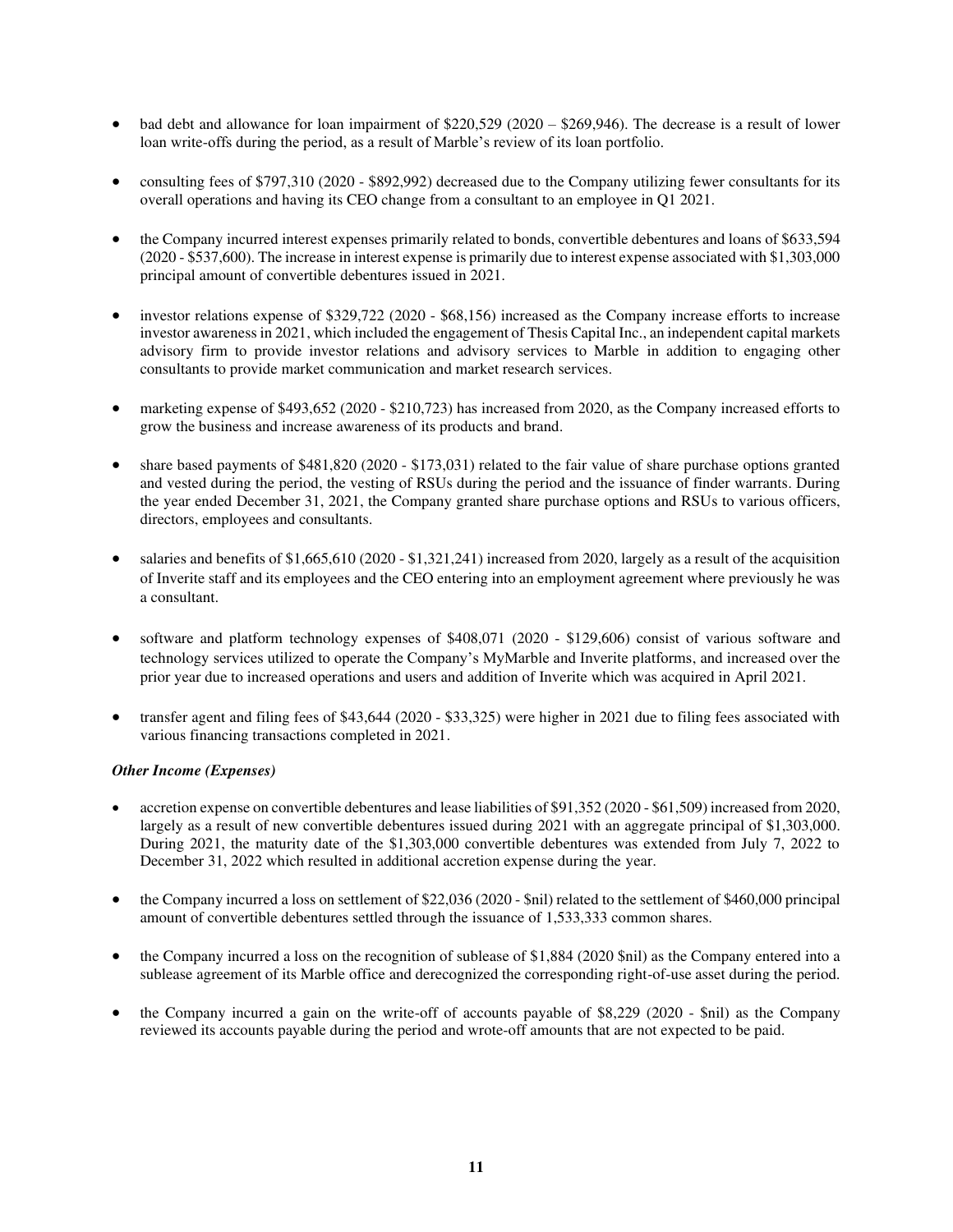#### *Net Loss*

The Company incurred a net loss of  $$5,055,673$  for the year ended December 31, 2021 (2020 –  $$3,550,730$ ). The increase in the loss is primarily due to increased operating expenses as the Company incurred increased administrative costs, salaries and software and platform technology services costs to facilitate the growth of operations, the addition of Inverite's operations in April 2021 and increased marketing costs for product and corporate marketing as well as higher interest expenses incurred during the year.

## **FOURTH QUARTER RESULTS**

During the three-month period ended December 31, 2021, the Company earned total revenues of \$316,344. The Company generated lower interest revenue primarily due to a lower number of consumer loans outstanding during the period. The Company also earned verification fees generated from its acquisition of Inverite in April 2021 as well as continued to earn subscription fee revenues. Operating expenses for the three-month period ended December 31, 2021 were \$1,694,605. The Company saw increased costs in its investor relations, marketing, salaries and benefits, software and technology platform services, and share based compensation expenses, resulting from its increase in overall operations, especially with increased operations with the acquisition of Inverite in April 2021. The Company also incurred higher interest expenses related to interest incurred on bonds and convertible debentures issued during the year. During 2021, the Company saw reductions in its general administrative costs, amortization expense, consulting fees and accretion expense, which resulted in a lower net loss and comprehensive loss for Q4 2021 compared to the prior period.

|                                     | December 31,<br>September 30, |              | June 30,      |    | March 31,       |               |             |
|-------------------------------------|-------------------------------|--------------|---------------|----|-----------------|---------------|-------------|
|                                     |                               | 2021         | 2021          |    | 2021            |               | 2021        |
| Interest revenue                    | \$                            | 144,535      | \$<br>153,297 | \$ | 167,993         | <sup>\$</sup> | 185,836     |
| Verification revenues               |                               | 152,934      | 139,407       |    | 125,298         |               |             |
| Subscription, service fee and other |                               |              |               |    |                 |               |             |
| revenues                            |                               | 18,875       | 40,574        |    | 89,096          |               | 142,573     |
| Net loss and comprehensive loss     |                               | (1,393,747)  | (1,010,129)   |    | (1,199,349)     |               | (1,452,448) |
| Assets                              |                               | 6,031,480    | 4,045,889     |    | 4,581,184       |               | 4,252,985   |
| Non-current financial liabilities   |                               | 2,776,642    | 3,650,054     |    | 2,739,593       |               | 3,303,676   |
| Basic and diluted loss per share    |                               | (0.01)       | (0.01)        |    | (0.02)          |               | (0.02)      |
|                                     |                               |              |               |    |                 |               |             |
|                                     |                               | December 31, | September 30, |    | <b>June 30,</b> |               | March 31,   |
|                                     |                               | 2020         | <b>2020</b>   |    | 2020            |               | <b>2020</b> |
| Interest revenue                    | \$                            | 298,848      | \$<br>194,584 | \$ | 185.948         | <sup>\$</sup> | 198,454     |
| Verification revenues               |                               |              |               |    |                 |               |             |
| Subscription, service fee and other |                               |              |               |    |                 |               |             |
| revenues                            |                               | 87,366       | 124,128       |    | 70,055          |               | 86,333      |
| Net loss and comprehensive loss     |                               | (1,406,904)  | (593, 142)    |    | (724, 353)      |               | (826, 331)  |
| Assets                              |                               | 4,571,913    | 4,385,247     |    | 4,596,311       |               | 4,849,827   |
| Non-current financial liabilities   |                               | 1,489,592    | 4,201,162     |    | 4,235,147       |               | 4,260,229   |
| Basic and diluted loss per share    |                               | (0.02)       | (0.01)        |    | (0.01)          |               | (0.01)      |

# **SUMMARY OF QUARTERLY RESULTS**

# **LIQUIDITY AND CAPITAL RESOURCES**

As at December 31, 2021, the Company had a working capital deficit of \$4,310,636 (December 31, 2020 – \$1,140,280). The Company has relied upon debt and equity financings to finance its operations and meet its capital requirements. During the year ended December 31, 2021, the Company received proceeds of \$3,093,700 from non-brokered private placements, net of share issuance costs and received proceeds of \$1,262,850 from a convertible debenture financing,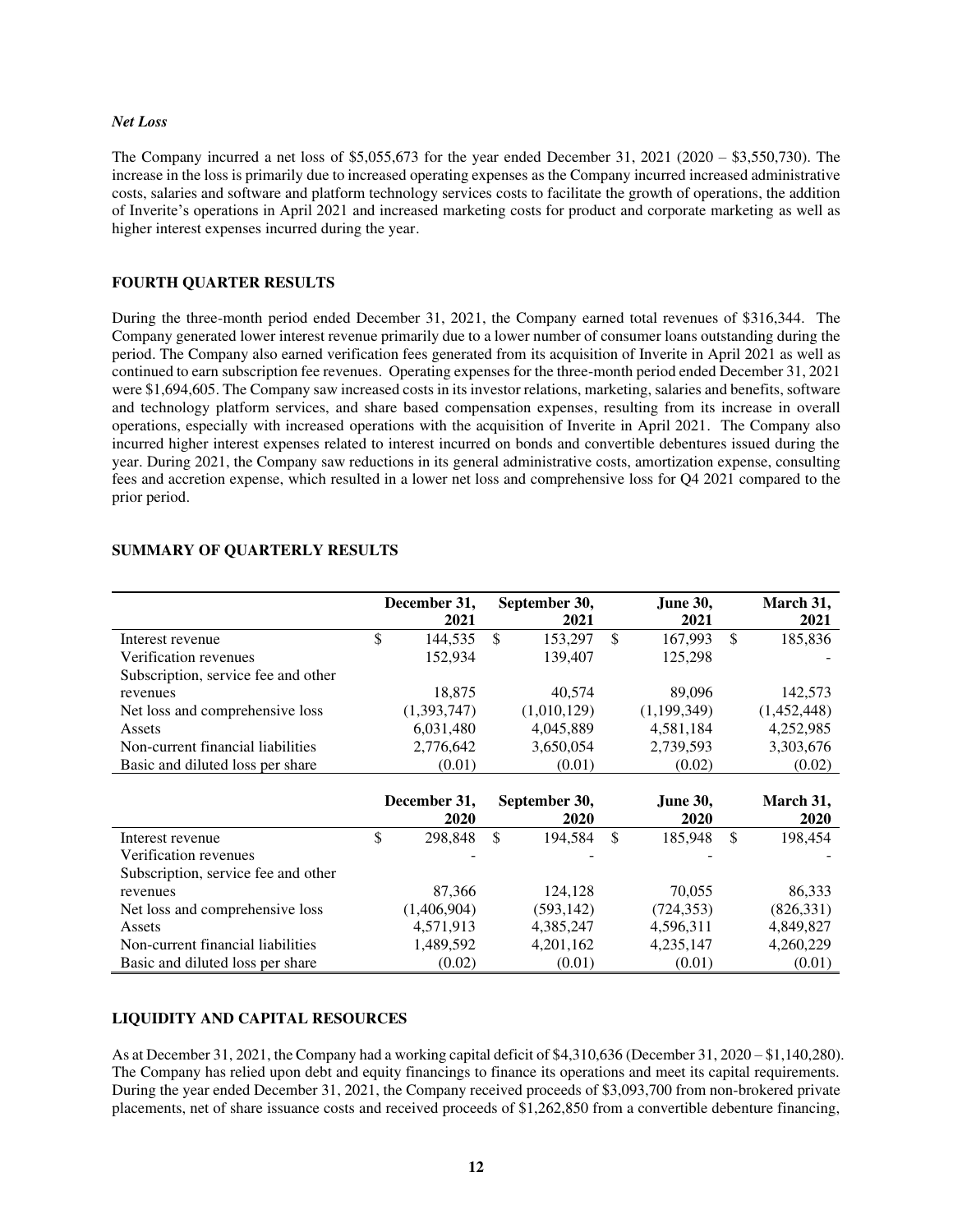net of debt issuance costs. The Company manages the capital structure and makes adjustments to it in light of changes in economic conditions and the risk characteristics of the underlying assets. To maintain or adjust the capital structure and the amount of cash, the Company may issue new shares or debt or acquire or dispose of assets.

On July 26, 2021 the Company secured funding for new Fast-Track loans through a definitive credit facility agreement (the "Credit Facility Agreement") amongst Marble, 1301771, TPFM, and CHP Agent Services Inc. ("CHP"), a subsidiary of Cypress Hills Partners Inc. The Credit Facility Agreement provides for a \$10 million credit facility to Marble, through 1301771 as borrower, with TPFM as servicing agent for originations, adjudications, administration and monitoring of the new Fast-Track loans, and CHP acting as administrative and collateral agent on behalf of the lenders. The aggregate amount of the funding is determined as a selected percentage (the "Advance Rate") of the outstanding Eligible Customer Loans (as defined in the Credit Facility Agreement) in the loan portfolio, adjusted for customer loan payments received less accrued but unpaid amounts owing to CHP and the Lenders under the Credit Facility Agreement (the "Borrowing Base"), with an initial Advance Rate at 95% (the maximum) and a minimum threshold of 80%. The current amount of the credit facility is \$10,000,000 (the "Facility Amount"), with an option to increase the amount to \$20,000,000 upon mutual agreement. Interest is charged at Canadian Prime (subject to a ceiling of 5.0% and a floor of 3.5%) plus 13%, with a provisional discount if the Advance Rate is less than 95%. The maturity date for all funds advanced is three (3) years after the date of the first funding advance, with an option to extend for a further two (2) years upon mutual agreement. In connection with the Credit Facility Agreement, 1301171 has provided a general security agreement ("GSA") and each of Marble and TPFM has provided a limited guarantee and a "bad act" guarantee together with a GSA. Upon borrowing funds, the Company must also maintain \$300,000 in unrestricted cash, and the Company has provided CHP with board of director observer rights and a right of first refusal on any additional debt or securitization financing beyond the Facility Amount. As at December 31, 2021 and as at the date of this MD&A, the Company has not drawn any funds pursuant to this credit facility.

The Company's objectives when managing its liquidity and capital resources is to maintain a sufficient capital base to sustain and grow its overall operations, ensure adequate capital to fund bond redemptions, debenture redemptions, and sinking fund obligations, and provide adequate capital to fund future developments of the business. The Company has deferred the principal repayments on the bond sinking fund obligations as well as bond interest payments that were due April 15, 2022 until the Company is in a position to make the cash payments.

# *Summary of cash flows*

As at December 31, 2021, the Company had cash of \$1,106,678 (December 31, 2020 - \$1,326,253) and a working capital deficit of \$4,310,636 (December 31, 2020 - \$1,140,280). A summary of the Company's cash flow is as follows:

|                                           | Year ended December 31, |  |             |  |  |
|-------------------------------------------|-------------------------|--|-------------|--|--|
|                                           | 2021                    |  | <b>2020</b> |  |  |
| Cash outflow used in operating activities | (2,887,808)             |  | (1,736,429) |  |  |
| Cash outflow used in investing activities | (1,493,399)             |  | (4,135)     |  |  |
| Cash inflow from financing activities     | 4,161,632               |  | 2,311,555   |  |  |
| Net change in cash                        | (219, 575)              |  | 570,991     |  |  |
| Opening balance, cash                     | 1,326,253               |  | 755,262     |  |  |
| Closing balance, cash                     | 1,106,678               |  | 1,326,253   |  |  |

## *Operating Activities*

Cash outflow used in operating activities for the year ended December 31, 2021 was \$2,877,808 compared to \$1,736,429 for the year ended December 31, 2020. The cash outflow is primarily related to the loss for the year, offset by non-cash items and net changes in non-cash working capital items.

## *Investing Activities*

Cash outflow used in investing activity for the year ended December 31, 2021 was \$1,493,399 compared to \$4,135 for the year ended December 31, 2020. During 2021, the Company completed the acquisition of Inverite by making a cash payment of \$1,460,000 and received cash of \$18,136 from Inverite. In 2021, the Company also acquired property and equipment and capitalized additional costs related to its technology platform of \$51,535 (2020 - \$4,135).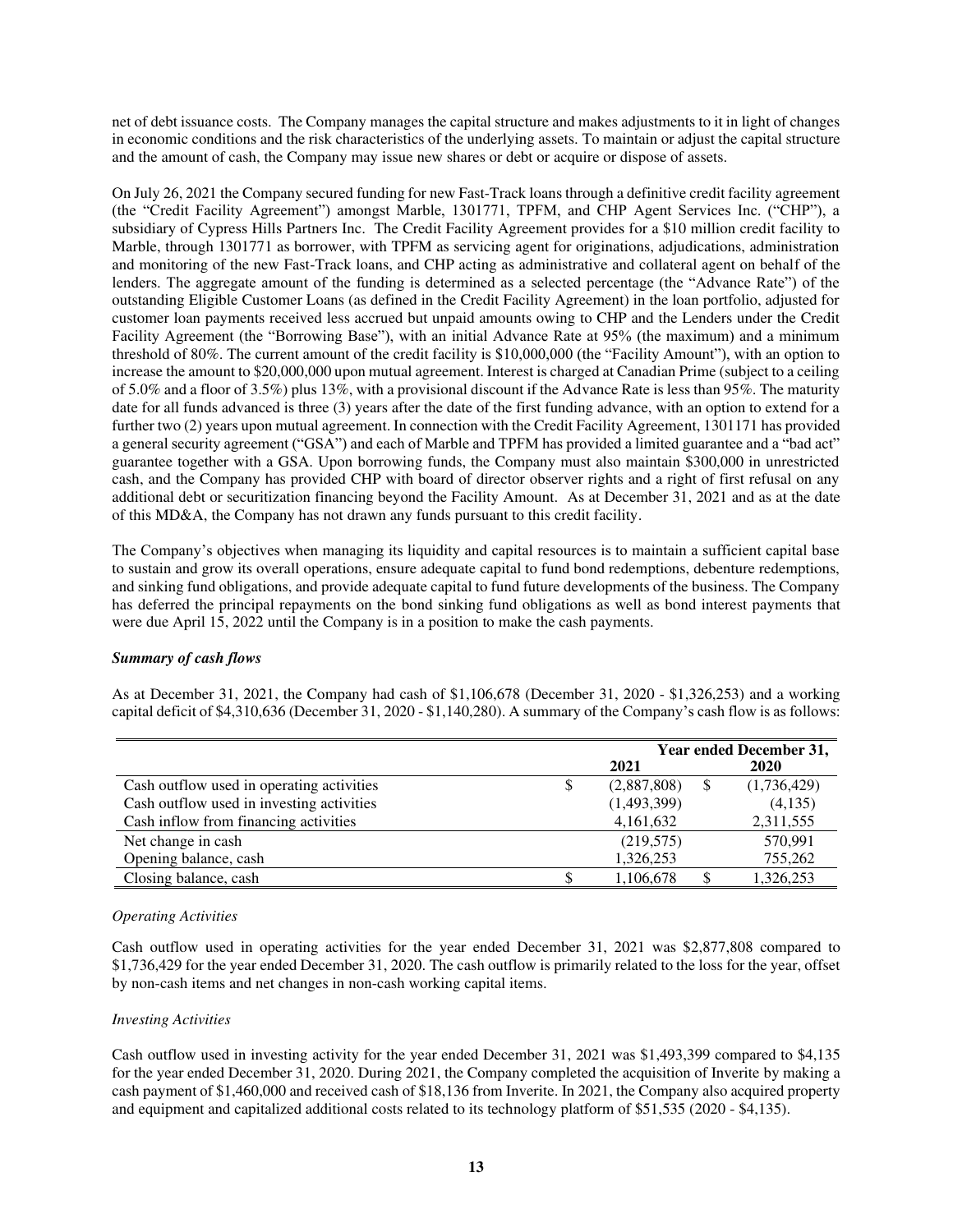## *Financing Activities*

Cash inflow from financing activities for the year ended December 31, 2021 was \$4,161,632 compared to \$2,311,555 for the year ended December 31, 2020. During 2021, the Company completed equity private placements that resulted in proceeds of \$3,093,700, net of share issuance costs, the Company completed a convertible debenture financing that resulted in \$1,262,850, net of issuance costs, received sublease payments of \$114,040, the Company made payments of \$77,717 for the redemption of bonds, made \$195,336 in payments towards lease liabilities, made \$10,741 in payments towards convertible debentures, and paid \$25,164 towards its loans payable. Financing activities in the prior year included the closing of convertible debenture financing generating proceeds of \$560,000, closing of equity private placements that resulted in proceeds of \$2,322,405, net of share issuance costs, receiving \$40,000 of proceeds from the government CEBA loan, paying out \$220,897 towards the redemption of bonds, paying \$12,582 towards loans payable, paying \$27,173 toward convertible debentures, paying \$156,627 toward redemption of convertible debentures and paying \$193,571 for its lease liabilities.

## **OFF-BALANCE SHEET ARRANGEMENTS**

As at December 31, 2021, the Company had no off-balance sheet arrangements that have, or are reasonably likely to have, a current or future effect on the results of operations or financial condition of the Company.

## **RELATED PARTY TRANSACTIONS**

Related parties of the Company include key management personnel, companies controlled by key management personnel and close family members of key management personnel. Key management personnel are persons having authority and responsibility for planning, directing and controlling the activities of the Company, directly or indirectly, including any directors (whether executive or otherwise) of the Company. Key management personnel are composed of the board of directors and executive leadership team.

## **Compensation**

Salaries paid to the Company's key management personnel were \$104,000 and \$384,000 for the three months and year ended December 31, 2021 (2020 - \$42,500 and \$170,000).

## **Consulting fees**

Consulting fees paid to the Company's key management personnel and companies controlled by current and former key management personnel were \$60,035 (inclusive of GST) and \$235,935 (inclusive of GST) for the three months and year ended December 31, 2021 (2020 - \$47,089 inclusive of GST and \$354,926 inclusive of GST). As at December 31, 2021, accounts payable and accrued liabilities included \$106,785 (December 31, 2020 - \$17,510) owing to key management personnel and companies controlled by key management personnel.

## **Share purchase option plan**

Included in the share-based payments for the three months and year ended December 31, 2021 is \$40,521 and \$216,332 (2020 - \$45,724 and \$82,787) related to the fair value of share purchase options vested for key management personnel.

## **OUTSTANDING SECURITY DATA**

#### *Common Shares*

At the date of this MD&A, Marble had authorized an unlimited number of common shares without par value and 93,570,153 common shares are issued and outstanding.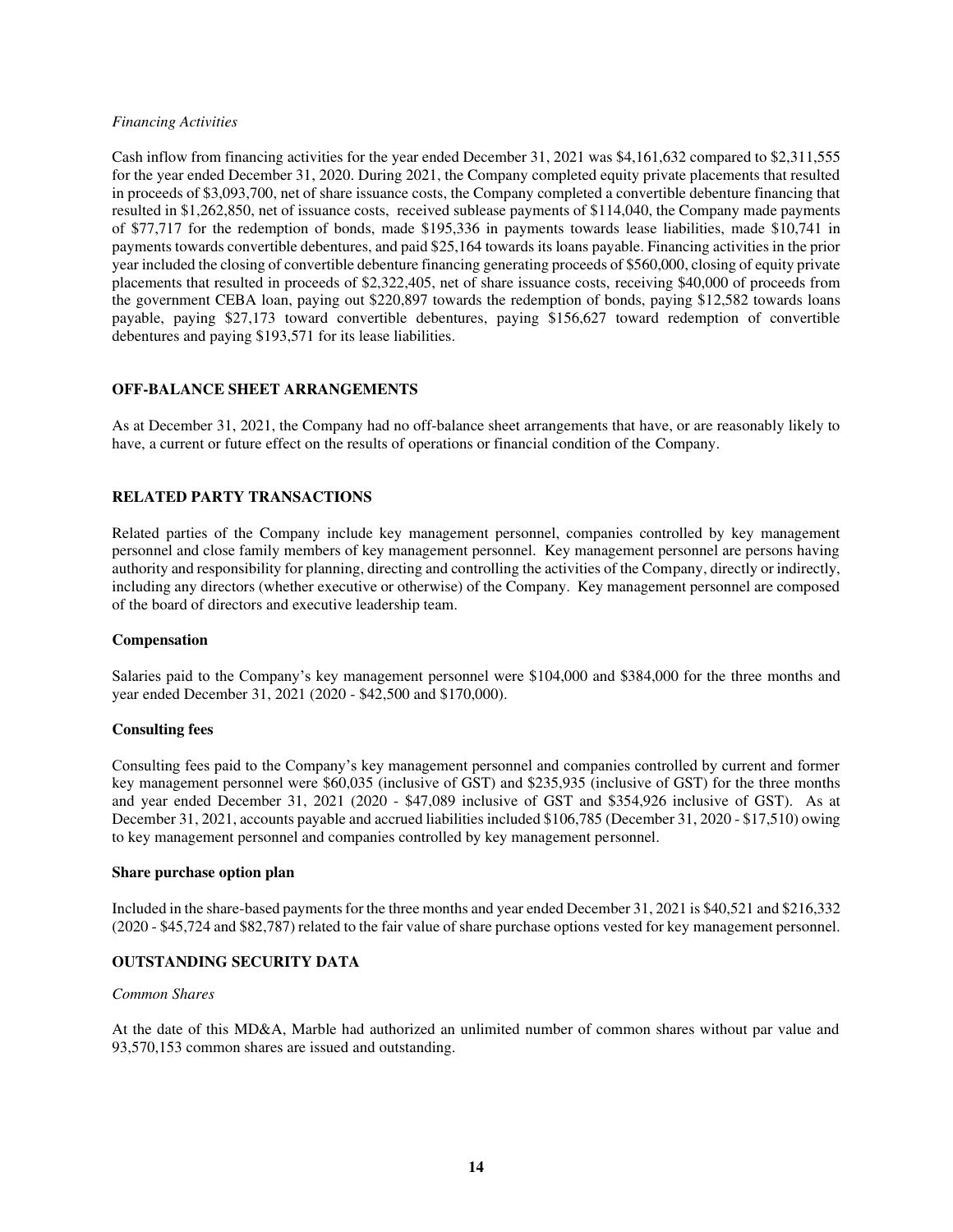#### *Non-Voting Shares*

At the date of this MD&A, Marble had authorized an unlimited number of non-voting shares without par value. There are no non-voting shares issued and outstanding.

#### *Special Shares*

At the date of this MD&A, Marble had authorized an unlimited number of special shares without par value. There are no special shares issued and outstanding.

#### *Warrants*

A summary of Marble's issued and outstanding warrants at the date of this MD&A is as follows:

| <b>Expiry Date</b> | <b>Exercise Price</b> |      | <b>Number</b><br>Outstanding |
|--------------------|-----------------------|------|------------------------------|
| October 22, 2022   | \$                    | 0.25 | 1,886,234                    |
| December 7, 2022   | \$                    | 0.25 | 1,723,500                    |
| December 23, 2022  | \$                    | 0.25 | 4,671,666                    |
| July 7, 2022       | \$                    | 0.30 | 133,832                      |
| November 29, 2022  |                       | 0.15 | 5,406,490                    |
|                    |                       |      | 16,260,803                   |

## *Share Purchase Options*

A summary of Marble's issued and outstanding share purchase options at the date of this MD&A is as follows:

|                    |                       | <b>Number</b> |  |
|--------------------|-----------------------|---------------|--|
| <b>Expiry Date</b> | <b>Exercise Price</b> | Outstanding   |  |
| March 20, 2024     | \$<br>0.20            | 1,325,000     |  |
| September 23, 2024 | \$<br>0.25            | 500,000       |  |
| November 1, 2024   | \$<br>0.21            | 175,000       |  |
| December 3, 2024   | \$<br>0.21            | 250,000       |  |
| December 30, 2024  | \$<br>0.20            | 100,000       |  |
| January 23, 2025   | \$<br>0.20            | 100,000       |  |
| March 2, 2025      | \$<br>0.19            | 100,000       |  |
| November 30, 2025  | \$<br>0.16            | 125,000       |  |
| December 30, 2025  | \$<br>0.23            | 150,000       |  |
| January 25, 2026   | \$<br>0.40            | 1,875,000     |  |
| May 31, 2026       | \$<br>0.23            | 350,000       |  |
| June 30, 2026      | \$<br>0.21            | 350,000       |  |
| October 19, 2026   | \$<br>0.12            | 250,000       |  |
| November 30, 2026  | \$<br>0.165           | 250,000       |  |
| January 31, 2027   | \$<br>0.135           | 100,000       |  |
| April 28, 2027     | \$<br>0.13            | 2,525,000     |  |
|                    |                       | 8,525,000     |  |

As at the date of this MD&A, 500,000 RSUs are also outstanding.

## **SUBSEQUENT EVENTS**

On April 28, 2022, Marble announced it had entered into a binding letter of intent to acquire all of the securities of eBunch Data and Development Ltd. for consideration of \$550,000 to be paid as to: (i) \$350,000 through the issuance of that number of common shares of Marble (the "Marble Shares") issued at a price equal to the volume-weighted average price ("VWAP") of the Marble Shares on the Canadian Stock Exchange (the "CSE") for the five (5) prior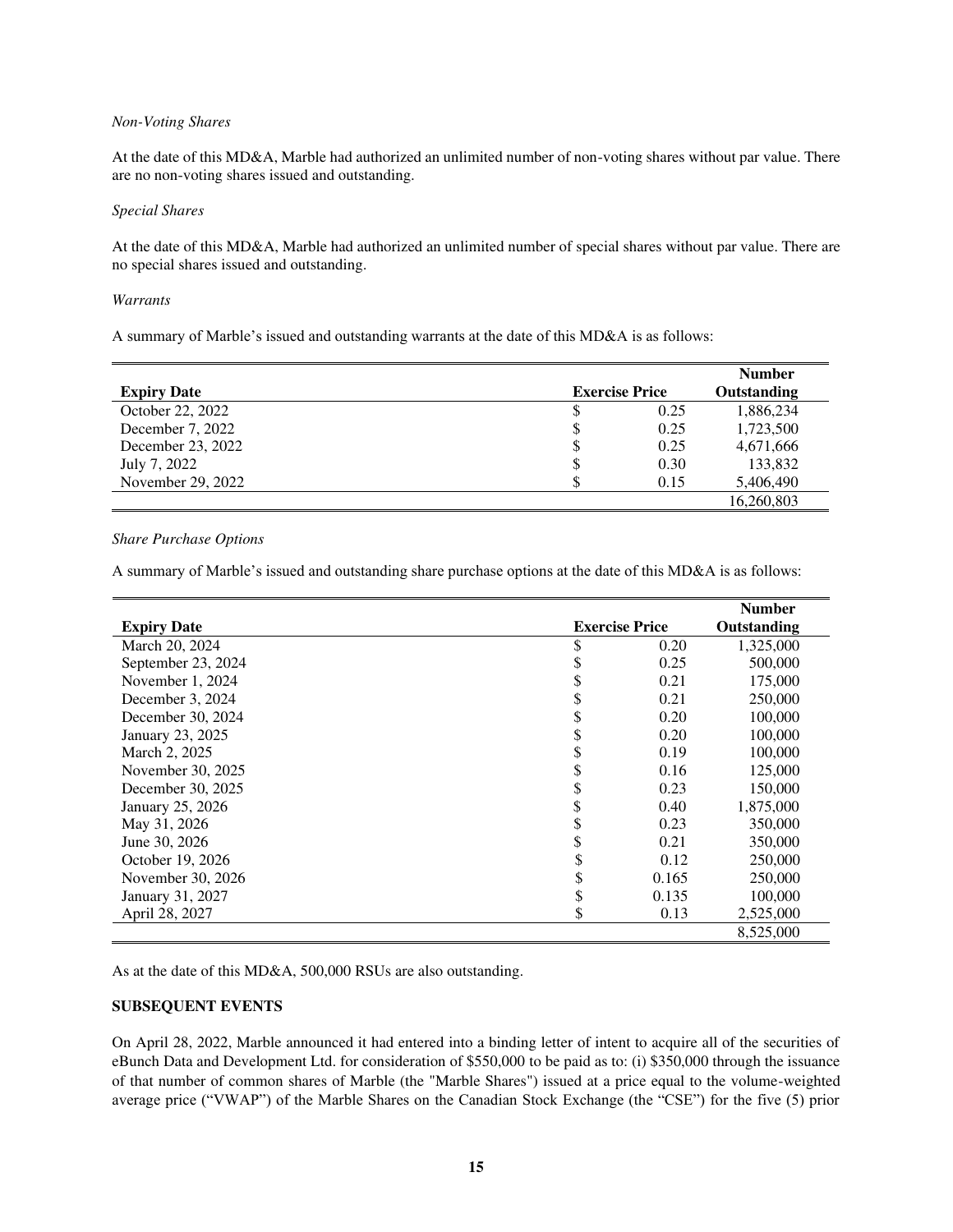trading days ending 3 trading days prior to the execution of the definitive agreement; and (ii) a minimum of \$200,000 in cash, less adjustments. The vendors also have a two-year performance-based opportunity to receive a cash payment equal to \$0.10 for every \$1.00 in gross income earned over \$750,000, calculated separately in each year during the earn-out period.

# **CRITICAL ACCOUNTING ESTIMATES**

The preparation of the Company's consolidated financial statements requires management to make estimates and judgments and to form assumptions that affect the reported amounts and other disclosures in the consolidated financial statements. The estimates and associated assumptions are based on historical experience and various other factors that are believed to be reasonable under the circumstances. The results of these assumptions form the basis of making the judgments about carrying values of assets and liabilities that are not readily apparent from other sources. Actual results may differ from these estimates under different assumptions and conditions.

The estimates and underlying assumptions are reviewed on an ongoing basis. Changes to accounting estimates are recognized in the period in which the estimate is revised and all future periods which are affected by the change in estimate. The principal areas where critical estimates and judgments have been applied are described below:

## **Useful lives of property, plant and equipment and intangibles**

Property, plant, and equipment and intangible assets are amortized or depreciated over their useful lives. Useful lives are based on management's estimate of the period that the assets will generate revenue, which are periodically reviewed for continued appropriateness. Changes to estimates can result in significant variations in the carrying value and amounts charged to the statement of loss and other comprehensive loss in specific periods.

## **Impairment losses on loans receivable**

The Company regularly reviews its loans receivable for potential impairment. In determining whether an impairment loss should be recorded in profit or loss, the Company considers whether there is any observable data indicating that an increase in the credit risk or a decrease in the estimated future cash flows from a loan has occurred. This evidence may include observable data indicating that there has been an adverse change in the payment status of the borrower. Management uses estimates based on valuation techniques including the discounted cash flow model. The inputs to these models are taken from observable markets where possible, but where this is not feasible, a degree of estimation is required. The estimates include future market interest rates.

## **Impairment of intangible assets**

Intangible assets which are available for use and have a definite useful life are assessed for indicators of impairment at the end of each reporting period. If indicators of impairment exist, the Company will test those intangible assets for impairment. The Company tests intangible assets with an indefinite useful life and intangible assets which are not yet ready for use on an annual basis. Significant judgment is required in determining the useful lives and recoverable amounts of intangible assets, and assessing whether certain events or circumstances constitute objective evidence of impairment. Estimates of the recoverable amounts of the intangible assets rely on certain inputs, including future cash flows and discount rates. Future cash flows are based on revenue projections and allocated costs which are estimated based on forecast results and business initiatives. Discount rates are based on market interest rates.

## **Income taxes**

Income tax expenses recorded in these consolidated financial statements are not final until tax returns are filed and accepted by taxation authorities. Therefore, results of operations in future reporting periods may be affected by the difference between the income tax expense estimates and the final tax assessments. Estimation of income taxes includes evaluating the recoverability of deferred tax assets based on an assessment of the ability to use the underlying future tax deductions against future taxable income. The assessment is based on enacted tax acts and estimates of future taxable income.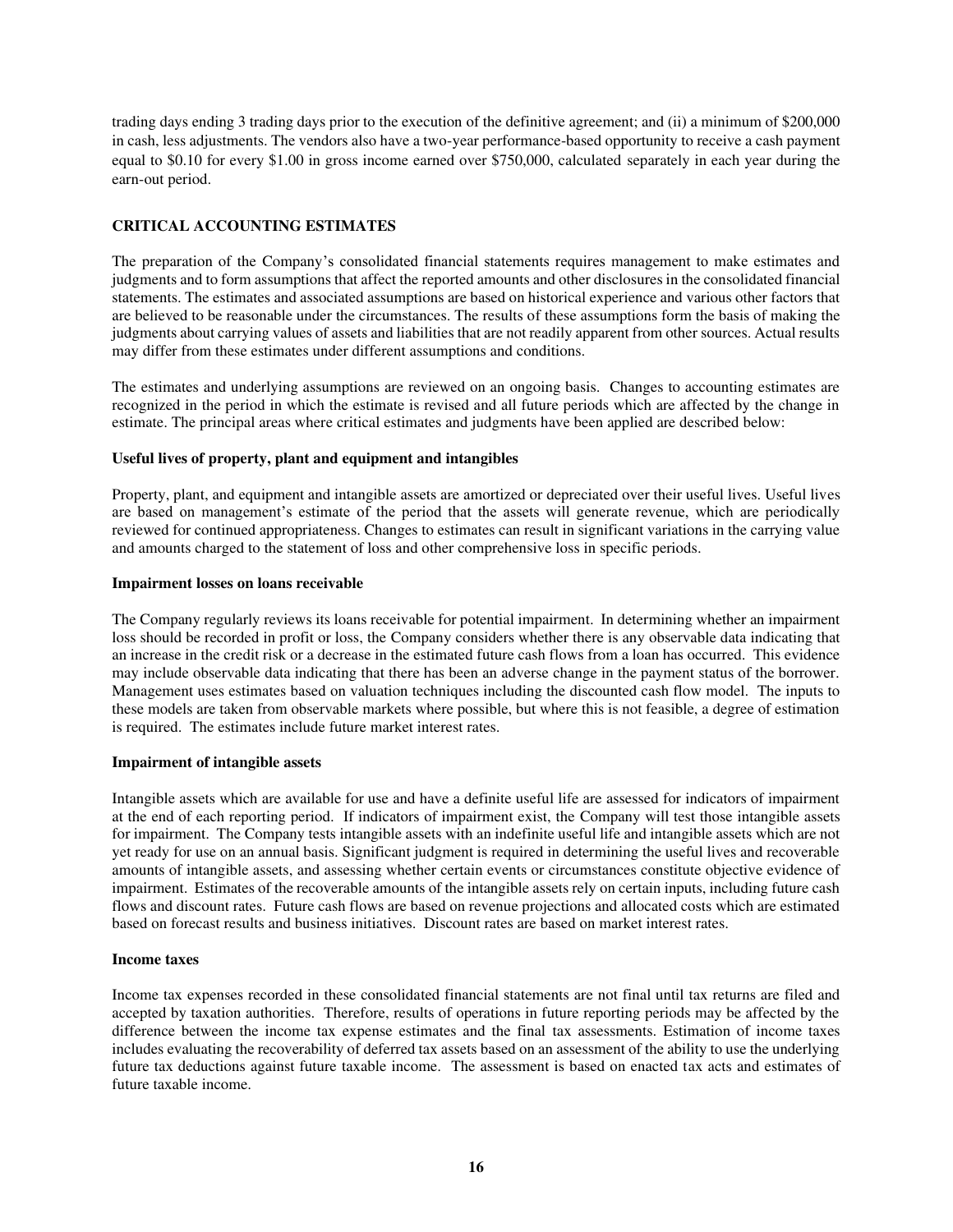#### **Business combinations**

Management determines whether assets acquired, and liabilities assumed constitute a business. A business consists of inputs and processes applied to those inputs that have the ability to create outputs. During the year ended December 31, 2019, the Company completed the acquisitions of 100% of the shares of each of Score-Up and Credit Meds and concluded that each of the transactions did not qualify as business combinations under IFRS 3, "Business Combinations."

## **Purchase price allocation**

The acquisition of Inverite on April 12, 2021 was accounted for as a business combination at fair value in accordance with IFRS 3, "Business Combinations". The acquired assets and assumed liabilities were adjusted to their fair values assigned through completion of a purchase price allocation. The purchase price allocation process resulting from a business combination requires management to estimate the fair value of identifiable assets acquired including intangible assets and liabilities assumed. These valuations are closely linked to the assumptions used by management on the future performance of the related assets and the discount rates applied. See Note 5 to the Company's consolidated financial statements for the year ended December 31, 2021.

## **CHANGES IN ACCOUNTING POLICIES**

There were no new accounting policies adopted during the year ended December 31, 2021.

## **FINANCIAL INSTRUMENTS AND RISK MANAGEMENT**

## **Fair value of financial instruments**

Financial instruments recognized in the consolidated statement of financial position at fair value include cash. Fair value is the price that would be received to sell an asset or paid to transfer a liability in an orderly transaction between unrelated participants at the measurement date. Fair values of accounts receivable, interest receivable, accounts payable and accrued liabilities, and interest payable approximate their carrying values due to their short-term nature. When measuring the fair value of an asset or liability, the Company uses observable market data as far as possible. Fair values are categorized into different levels in a fair value hierarchy based on the inputs used in the following valuation techniques:

- Level 1: inputs are unadjusted quoted prices in active markets for identical assets or liabilities;
- Level 2: inputs other than quoted prices in Level 1 that are observable for the asset or liability, either directly or indirectly; and
- Level 3: inputs for the asset or liability that are not based on observable market data.

Cash is measured at fair value based on a Level 1 designation.

## **Financial Instrument and Related Risks**

The Company's risk management policies are established by the Board of Directors to set appropriate risk tolerance limits. Management's responsibility is to identify and analyze the risks faced by the Company and to monitor risks and adherence to limits and implement controls. Risk management policies and systems are reviewed periodically to reflect changes in market conditions and changes in the performance of the loans receivable.

The Company issued various fixed rate bonds to bondholders and seeks to earn an interest rate margin by investing these funds in loans receivable from consumer debtors. This business activity results in a combined statement of financial position that consists primarily of financial instruments. The primary types of financial risk which arise from the Company's activities are credit risk, liquidity risk and market risk.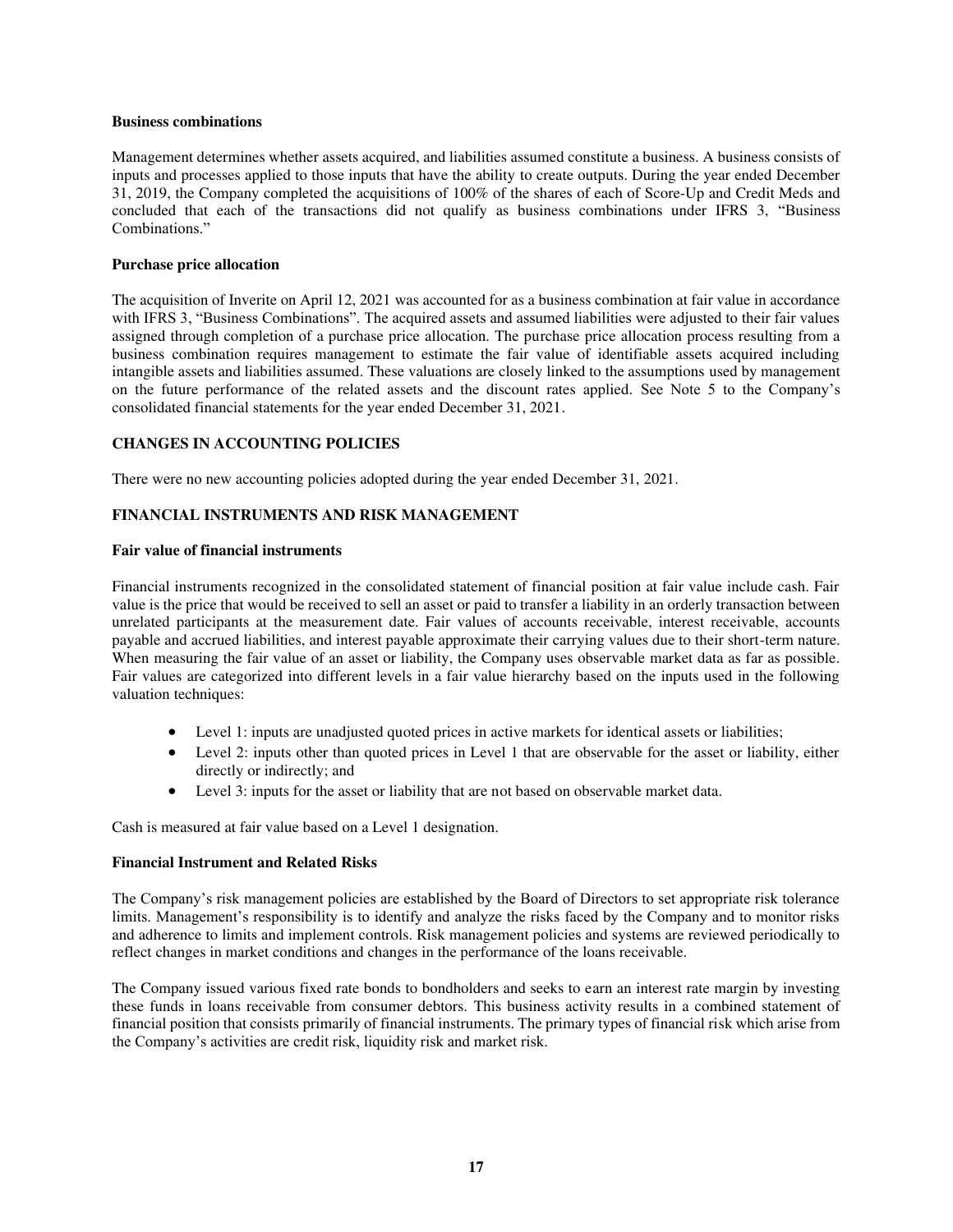## *Credit risk*

Credit risk is the risk that one party to a financial instrument will cause a financial loss for the other party by failing to discharge an obligation. The Company is exposed to this risk through its cash held at a financial institution, accounts receivable, interest receivable and loans receivable. For these financial assets recognized on the consolidated statement of financial position, the maximum exposure to credit risk is their carrying amount. The Company's cash is held at a reputable Canadian financial institution. The Company has not experienced any loss on these accounts, although the balances in the accounts may exceed the insurable limits. The Company considers credit risk from cash to be minimal.

The Company's interest receivable and loans receivable are receivable from its consumer debtors. One of the Company's business activities is to provide loans to high risk individual borrowers under consumer proposals. The Company attempts to mitigate the credit risk from its consumer debtors by performing a due diligence process on the consumer debtors prior to funding loans. Consumer debtors are referred to the Company by various industry partners, which screen potential consumer debtors for their ability and willingness to repay their obligations and avoid bankruptcy. In addition, the Company will perform additional due diligence work which includes, but is not limited to, verifying income, monthly expenditures, assets and liabilities of the consumer debtors. In addition, after the initial loan amount is provided to the consumer debtor the Company will continuously monitor the loan receivable.

Concentration of credit risk exists as the majority of the consumer debtors have comparable geographical and economic characteristics. Consumer debtors are primarily considered high risk individual borrowers and reside in Canada. The maximum credit risk exposure of the Company's loans and interest receivable is \$1,399,250 (2020 - \$2,477,878).

## *Liquidity risk*

|                        | <b>Between 3</b>      |                     |                                 | <b>Greater</b>                  |                 |              |  |
|------------------------|-----------------------|---------------------|---------------------------------|---------------------------------|-----------------|--------------|--|
|                        | Less than 3<br>months | months to<br>1 year | <b>Between 1</b><br>and 2 years | <b>Between 2</b><br>and 5 years | than 5<br>vears | <b>Total</b> |  |
| Accounts payable and   |                       |                     |                                 |                                 |                 |              |  |
| accrued liabilities    | 812,728               |                     | $\overline{\phantom{a}}$        |                                 |                 | 812,728      |  |
| Interest payable       | 198,878               |                     | $\overline{\phantom{a}}$        |                                 |                 | 198,878      |  |
| Lease liabilities      | 48.336                | 76.894              | -                               |                                 |                 | 125,230      |  |
| Loans payable          | 6.291                 | 88.873              | 13.495                          | 6.880                           |                 | 115,539      |  |
| Convertible debentures |                       | 1,203,446           |                                 |                                 |                 | 1,203,446    |  |
| <b>Bonds</b>           | 2,266,067             | 1,114,408           | 1,777,835                       |                                 | ۰.              | 5,158,310    |  |
|                        | 3.332.300             | 2.483.621           | 1.791.330                       | 6,880                           |                 | 7,614,131    |  |

Liquidity risk describes the risk that the Company will not be able to meet its current and future cash flow needs, both expected and unexpected, without materially affecting its daily operations or overall financial condition. Cash flows payable under financial liabilities by remaining contractual maturities at December 31, 2021 are:

## *Market Risk*

In the normal course of its operations, the Company engages in transactions that give rise to market risk. Market risk is the risk of uncertainty arising from possible market price movements and their impact on the future performance of the Company. Market price movements could adversely affect the value of the Company's financial assets and expected future cash flows. The objective of market risk management is to manage and control market risk exposures within acceptable parameters, while optimizing the return for a given level of risk.

## *Interest rate risk*

The interest rate risk is the risk that the fair value or future cash flows of a financial instrument will fluctuate because of changes in market interest rates. As at December 31, 2021, the Company is not exposed to significant interest rate risk as the Company's financial instruments are all fixed-rate financial assets or fixed rate financial liabilities. Therefore, the Company considers its exposure to interest rate risk to be minimal.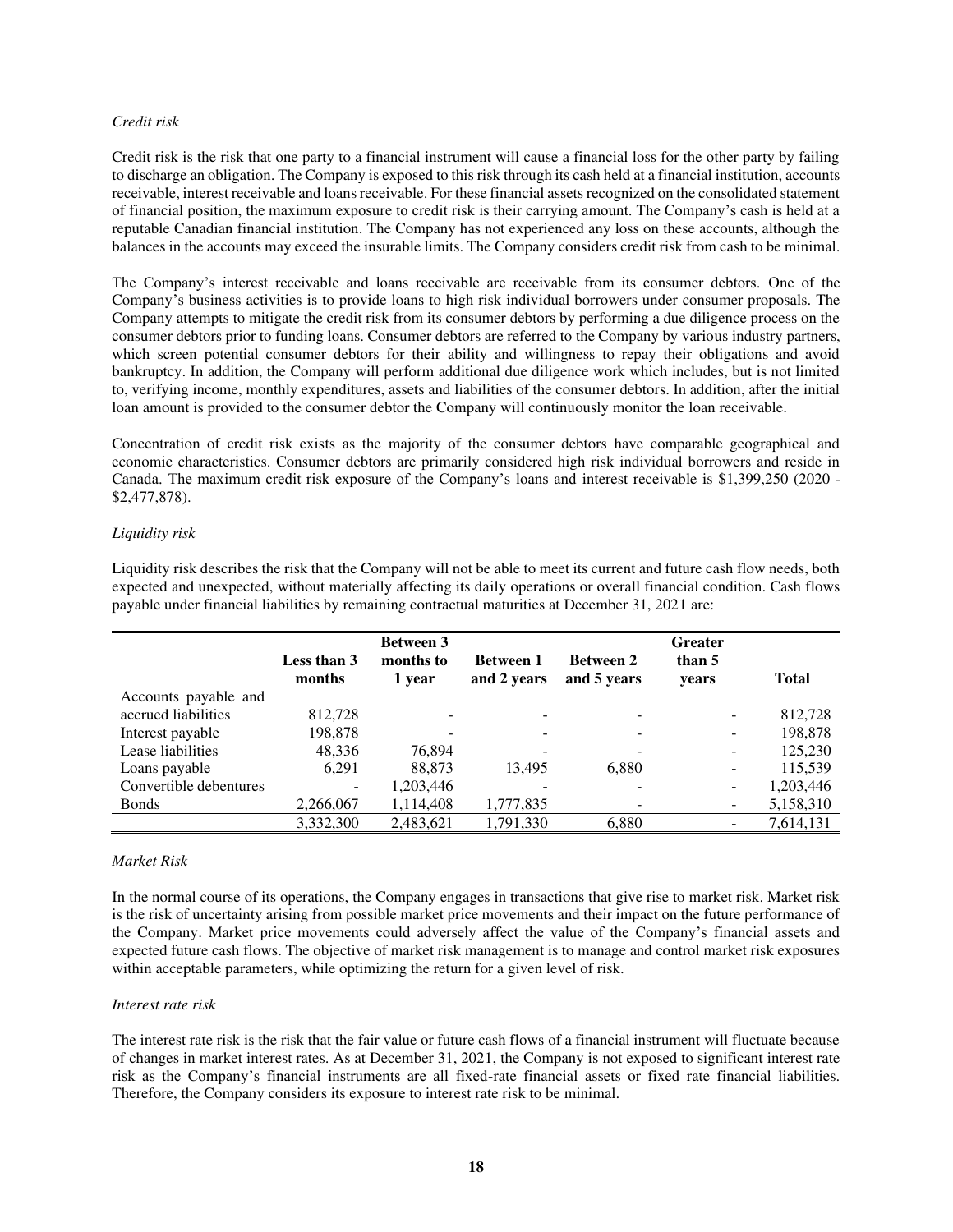## **DISCLOSURE CONTROLS AND PROCEDURES**

Disclosure controls and procedures are intended to provide reasonable assurance that information required to be disclosed is recorded, processed, summarized, and reported within the time periods specified by securities regulations and that the information required to be disclosed is accumulated and communicated to management. Internal controls over financial reporting are intended to provide reasonable assurance regarding the reliability of financial reporting and the preparation of financial statements for external purposes in accordance with IFRS. In connection with National Instrument 52-109 (Certificate of Disclosure in Issuer's Annual and Interim Filings) ("NI 52-109"), the Chief Executive Officer and Chief Financial Officer of the Company have filed a Venture Issuer Basic Certificate with respect to the financial information contained in the financial statements for the year ended December 31, 2021 and this accompanying MD&A (together, the "Annual Filings").

In contrast to the full certificate under NI 52-109, the Venture Issuer Basic Certificate does not include representations relating to the establishment and maintenance of disclosure controls and procedures and internal control over financial reporting, as defined in NI 52-109. For further information the reader should refer to the Venture Issuer Basic Certificates filed by the Company with the Annual Filings on SEDAR at www.sedar.com.

## **RISK FACTORS**

Any investment in the securities of the Company is speculative, due to the nature of its business and its general stage of development. These risk factors could materially affect the Company's future operating results and could cause actual events to differ materially from those described in forward looking statements relating to the Company. In addition to the usual risks associated with investment in a business, investors should carefully consider the following risk factors as well as the risk factors set out in the Company's other public disclosure.

The Company's business and results of operations are subject to a number of risks and uncertainties, including but not limited to the following:

## *Limited operating history*

The Company is subject to many risks common to early-stage enterprises, including under-capitalization, cash shortages, limitations with respect to personnel, financial and other resources, history of losses and lack of substantial revenues. There is no assurance that the Company will be successful in achieving a return on shareholders' investment and the likelihood of success must be considered in light of its relatively early stage of operations. Because the Company has a relatively limited operating history, you should consider and evaluate its operating prospects in light of the risks and uncertainties frequently encountered by early-stage companies in rapidly evolving markets. These risks may include:

- risks that it may not have sufficient capital to achieve its growth strategy;
- risks that it may not develop its product and service offerings in a manner that enables it to be profitable and meet its customers' requirements;
- risks that its growth strategy may not be successful; and
- risks that fluctuations in its operating results will be significant relative to its revenues.

Historically the Company has financed its operations through equity and debt financings. While the Company generates revenues, these revenues may not be sufficient to support future operations or plans for business development. There is no assurance that the Company will be able to maintain the current level of revenue or access further equity of debt financing. If the Company is unable to sustain or grow its revenue and not be able to attract further equity of debt financing, the Company may not be able to pay liabilities as they become due and thereby would suffer significant financial damage.

The Company's future growth will depend substantially on its ability to address these and the other risks described in this section and in the Company's other public disclosure documents. If it does not successfully address these risks, its business may be significantly harmed.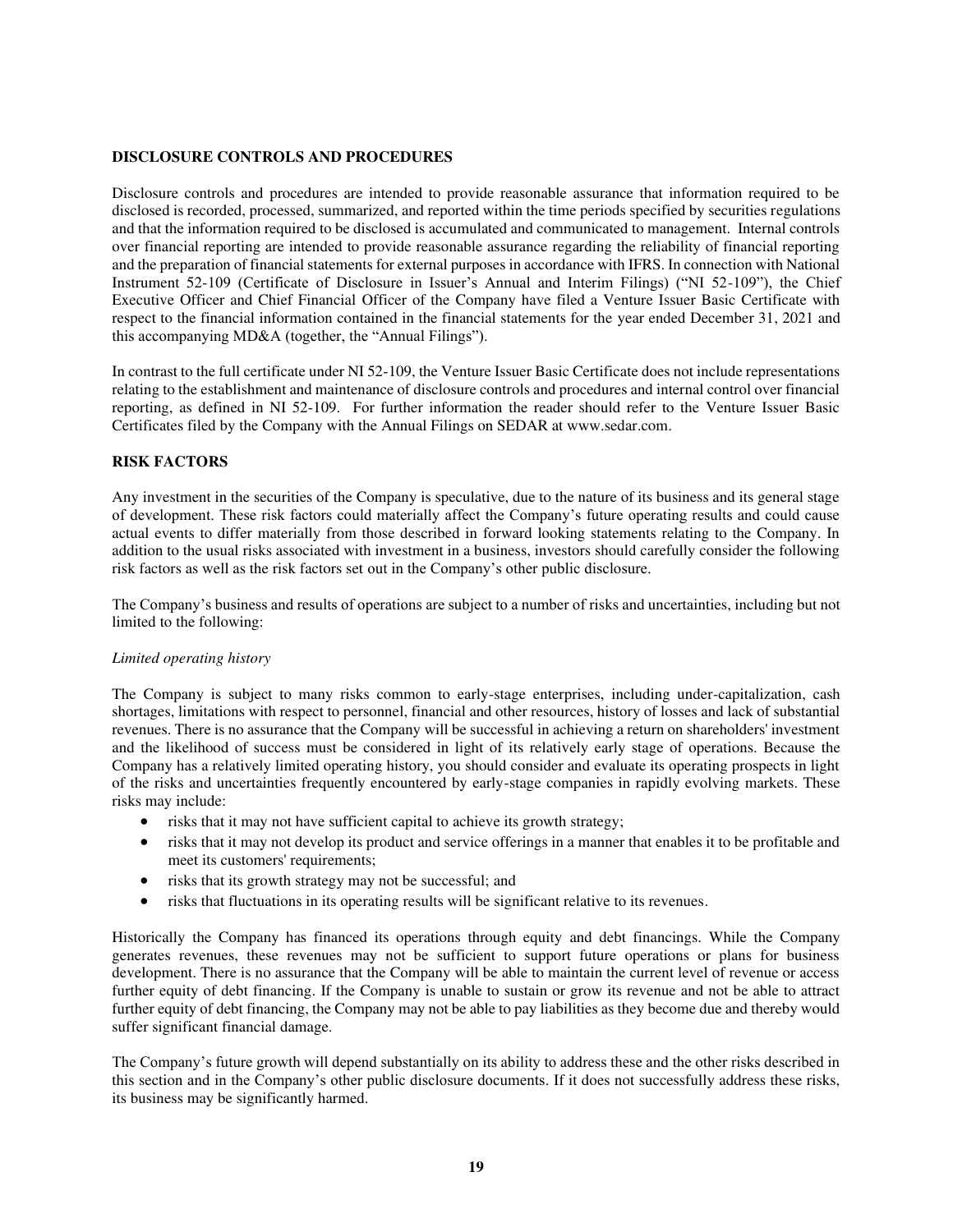#### *There is no assurance that the Company will turn a profit*

There is no assurance as to whether the Company will be profitable or pay dividends. The Company has incurred and anticipates that it will continue to incur substantial expenses relating to the development and initial operations of its business. The payment and amount of any future dividends will depend upon, among other things, the results of operations, cash flow, financial condition, and operating and capital requirements. There is no assurance that future dividends will be paid, and, if dividends are paid, there is no assurance with respect to the amount of any such dividends

## *The Company may not be able to effectively manage its growth and operations, which could materially and adversely affect its business*

If the Company implements it business plan as intended, it may in the future experience rapid growth and development in a relatively short period of time. The management of this growth will require, among other things, continued development of financial and management controls, stringent control of costs, the ability to attract and retain qualified management personnel and the training of new personnel. The Company intends to utilize outsourced resources, and hire additional personnel, to manage its expected growth and expansion. Failure to successfully manage its possible growth and development could have a material adverse effect on the Company's business and the value of the Company's common shares.

## *Current and Future Indebtedness and Bond Default Risk*

To date, the Company has raised funds through the issuance of debt securities including bonds, which require ongoing interest and principal repayments upon maturity. Historically, a significant portion of such bonds have, as they become due, been rolled-over or extended into new bonds or debt instruments. There can be no assurances that this trend will continue, and if large numbers of bonds become due and payable within a short period of time, the Company may not be able to satisfy its repayment obligations and may be rendered insolvent. This substantial indebtedness also increases the Company's vulnerability to adverse general economic and industry conditions, and any significant reduction in revenue could result in a default under the bonds and potential insolvency.

The Company's ability to make payments of principal and interest on its funding debt will depend on future operating performance and the ability to enter into additional debt and equity financings, which to a certain extent is subject to economic, financial, competitive and other factors beyond the Company's control. If, in the future, the Company is unable to generate sufficient cash flow to service its debt and sinking fund obligations, it may be subject to accelerated payments or other penalties which would negatively affect its liquidity and solvency and the Company may be required to refinance all or a portion of its existing debt or obtain additional financing, likely on terms that are punitive or otherwise unfavorable to the Company. Any extensions, allowances or other relief on repayment of debt may only be partial or temporary, and there can be no assurances that even if granted any such extension, allowance or relief will be sufficient to allow the Company to cure the original default. In addition, it may be more difficult to fund future working capital, capital expenditures, general corporate purposes or other purposes and we would have to allocate a substantial portion of our cash resources to the payment on our indebtedness, which would reduce the funds available for operations. There can be no assurance that any such refinancing would be possible or that any additional financing could be obtained on acceptable terms. The inability to obtain additional financing could have a material adverse effect on our operating performance and any additional equity financing would result in the dilution of shareholders.

Substantial indebtedness could have significant consequences to shareholders, such as the inability to satisfy our obligations under our credit facilities and increased vulnerability to adverse general economic and industry conditions.

## *The Company faces competition from other companies where it will conduct business that may have higher capitalization, more experienced management or may be more mature as a business.*

The Company faces competition from a number of other financial services operations in Canada, many of whom have greater visibility as well as financial and human resources than the Company and may also serve a more diversified target market and have multiple product offerings, giving such competitors a more robust and flexible business, and a significant advantage in marketing and operations. An increase in the companies competing in this industry could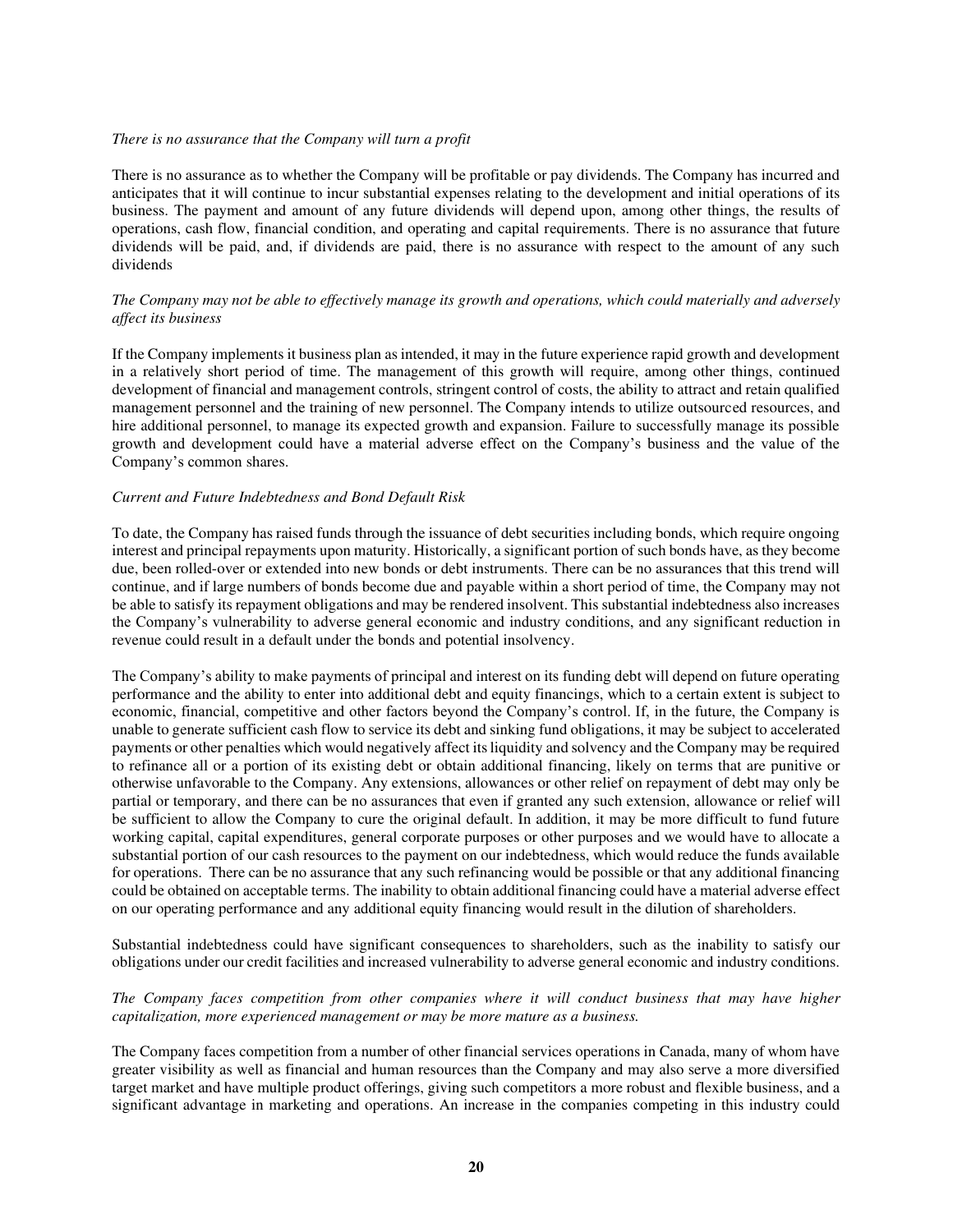limit the ability of the Company to expand its operations, including expansion to other jurisdictions. Although the Company believe that no other companies currently offer the credit building and educational solutions offered by the Company, the Company's competitors may in the future develop similar or better platforms, products and services as the Company. The Company cannot provide assurances that it will be able to compete successfully against current and future competitors.

Increased competition will not only impact the Company's ability to attract new clients but may also result in "price wars" and increase the costs of doing business, which a competitor may be able to sustain far more effectively than the Company. If the Company is unable to effectively compete, its business, operating results, financial condition and prospects will be negatively affected.

## *Intellectual Property Protection*

The success of our products and services depends, in part, upon our intellectual property. It may be difficult and costly to protect our intellectual property rights, and we may not be able to ensure their protection. Our ability to conduct operations depends, in part, upon our intellectual property. The success of the Company and its ability to compete are substantially dependent on its internally developed technologies and processes, which we primarily rely on a combination of copyright, trade secret and trade-mark laws, trade secret protection and confidentiality and/or reseller, referral and license agreements with our employees, customers, 3<sup>rd</sup> party resellers and others to protect our intellectual property rights. However, the steps we take to protect our intellectual property rights may be inadequate. We currently do not have any issued patents.

In order to protect our intellectual property rights, we may be required to spend significant resources to monitor and protect these rights. Litigation brought to protect and enforce our intellectual property rights could be costly, timeconsuming and distracting to management and could result in the impairment or loss of portions of our intellectual property. Furthermore, our efforts to enforce our intellectual property rights may be met with defenses, counterclaims and countersuits attacking the validity and enforceability of our intellectual property rights. Our failure to secure, protect and enforce our intellectual property rights could seriously harm our brand and adversely affect our business.

# *If the Company is unable to attract and retain key personnel, it may not be able to compete effectively.*

We believe our success has depended, and continues to depend, on the efforts and talents of our executives and employees. Our future success depends on our continuing ability to attract, develop, motivate and retain highly qualified and skilled personnel. Qualified individuals are in high demand, and we may incur significant costs to attract and retain them. In addition, the loss of any of our senior management or key personnel could materially adversely affect our ability to execute our business plan and strategy, and we may not be able to find adequate replacements on a timely basis, or at all. We do not maintain key person life insurance policies on any of our employees.

Competition for highly skilled technical and data analytics personnel is extremely intense, and we continue to face challenges identifying and hiring qualified personnel in many areas of our business. We may not be able to hire and retain such personnel at compensation levels consistent with our existing compensation and salary structure. Many of the companies with which we compete for experienced personnel have greater resources than we have and may be able to offer more attractive terms of employment. In particular, candidates making employment decisions, specifically in high-technology industries, often consider the value of any equity they may receive in connection with their employment. Any significant volatility in the price of our Common Shares may adversely affect our ability to attract or retain highly skilled technical, financial and marketing personnel, which could have a material adverse effect on our business, prospects, financial condition, results of operations, and cash flows.

In addition, we invest significant time and expense in training our employees, which increases their value to competitors who may seek to recruit them. If we fail to retain our employees, we could incur significant expenses in hiring and training their replacements and the quality of our services and our ability to serve our members could diminish, resulting in a material adverse effect on our business.

*Conflicts of Interest*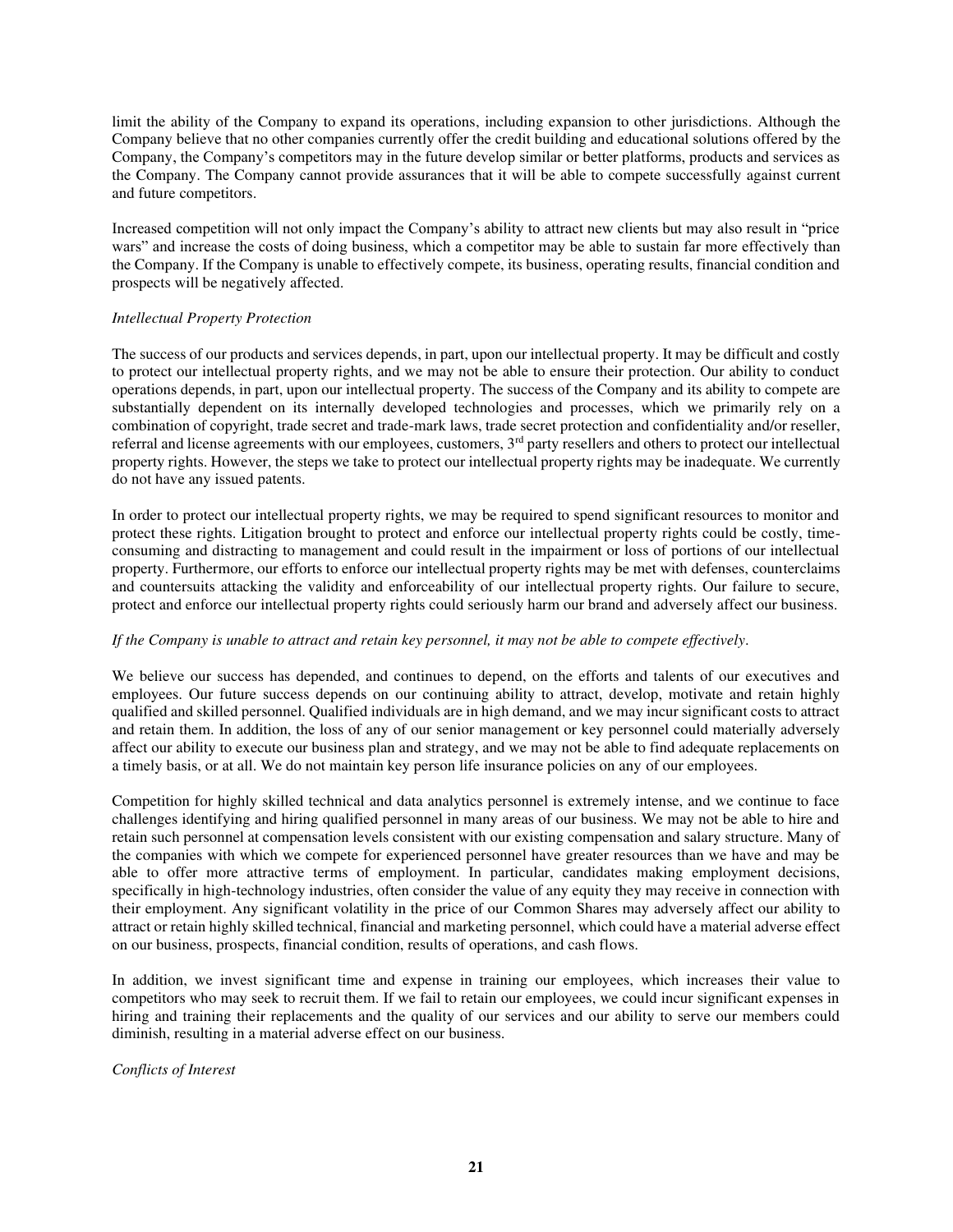Certain of the Company's directors, officers and other members of management do, and may in the future, serve as directors, officers, promoters and members of management of other companies and, therefore, it is possible that a conflict may arise between their duties as a director, officer, promoter or member of the Company's management team and their duties as a director, officer, promoter or member of management of such other companies. The Company's directors and officers are aware of the laws governing accountability of directors and officers for corporate opportunity and the requirement of directors to disclose conflicts of interest. The Company will rely upon these laws in respect of any directors' and officers' conflicts of interest or in respect of any breaches of duty by any of its directors or officers.

## *Reliance on Third Party Service Providers*

We rely on third-party service providers to provide key information and to facilitate the hosting of the MyMarble and Inverite Platforms and the delivery of our products and services, including with respect to the provision of such products and services, client information, account verification, credit decisioning and transaction processing. We also serve our customers from third-party cloud-based and traditional data center facilities. The continuous availability of our service depends on the continued operations of these third-party partners, service providers and facilities. In addition, we depend on the ability of our third-party partners and service providers to protect their operations and facilities against damage or interruption from security breaches, natural disasters, power or telecommunications failures, criminal acts and similar events over which we have no control. If there are any lapses of service or damage to the facilities, we could experience lengthy interruptions in our service as well as delays and additional expenses in arranging new facilities and services.

We designed our system infrastructure, procure and own the computer hardware used for our services. Design and mechanical errors, failure to follow operations protocols and procedures could cause our systems to fail, resulting in interruptions to our platforms.

Our ability to review and select qualified borrowers depends on credit, identification, employment and other relevant information that we receive from third parties, including credit bureaus. If this information becomes unavailable or becomes more expensive to access, it could increase our costs as we seek alternative sources of information. If this third-party data is incorrect, our ability to identify qualified borrowers or approve loans may suffer and our business may be harmed.

We rely on a third party for the automated clearing house ("ACH") transaction process used to collect payments from borrowers. As we are not a bank, we do not have the ability to directly access the ACH payment network and must therefore rely on a service provider to process our loan payment transactions. If we cannot continue to obtain such services from our current institution, service provider or elsewhere, or if we cannot transition to another processor quickly, our ability to process payments will suffer. If we fail to adequately collect amounts owing in respect of the loans, as a result of the loss of direct debiting or otherwise, then payments to us may be delayed or reduced and our revenue and operating results will be harmed.

We rely on data centers to deliver our services. Any disruption of service at these data centers could interrupt or delay our ability to deliver our service to our customers.

We currently serve our customers from third-party cloud-based facilities. The continuous availability of our service depends on the operations of these facilities, on a variety of network service providers, on third-party vendors and on cloud operations staff. Even with current and planned disaster recovery arrangements, our business could be harmed.

Any such interruptions or delays, whether as a result of third-party error, our own error, natural disasters or security breaches, whether accidental or willful, could harm our relationships with customers and cause our revenue to decrease and/or our expenses to increase. Also, in the event of damage or interruption, our insurance policies may not adequately compensate us for any losses that we may incur. These factors in turn could further reduce our revenue and subject us to liability, which could materially adversely affect our business.

## *Future offerings and dilution*

If additional funds are raised through issuances of equity or convertible debt securities, existing shareholders could suffer significant dilution. The Company's articles permit the issuance of an unlimited number of common shares, and